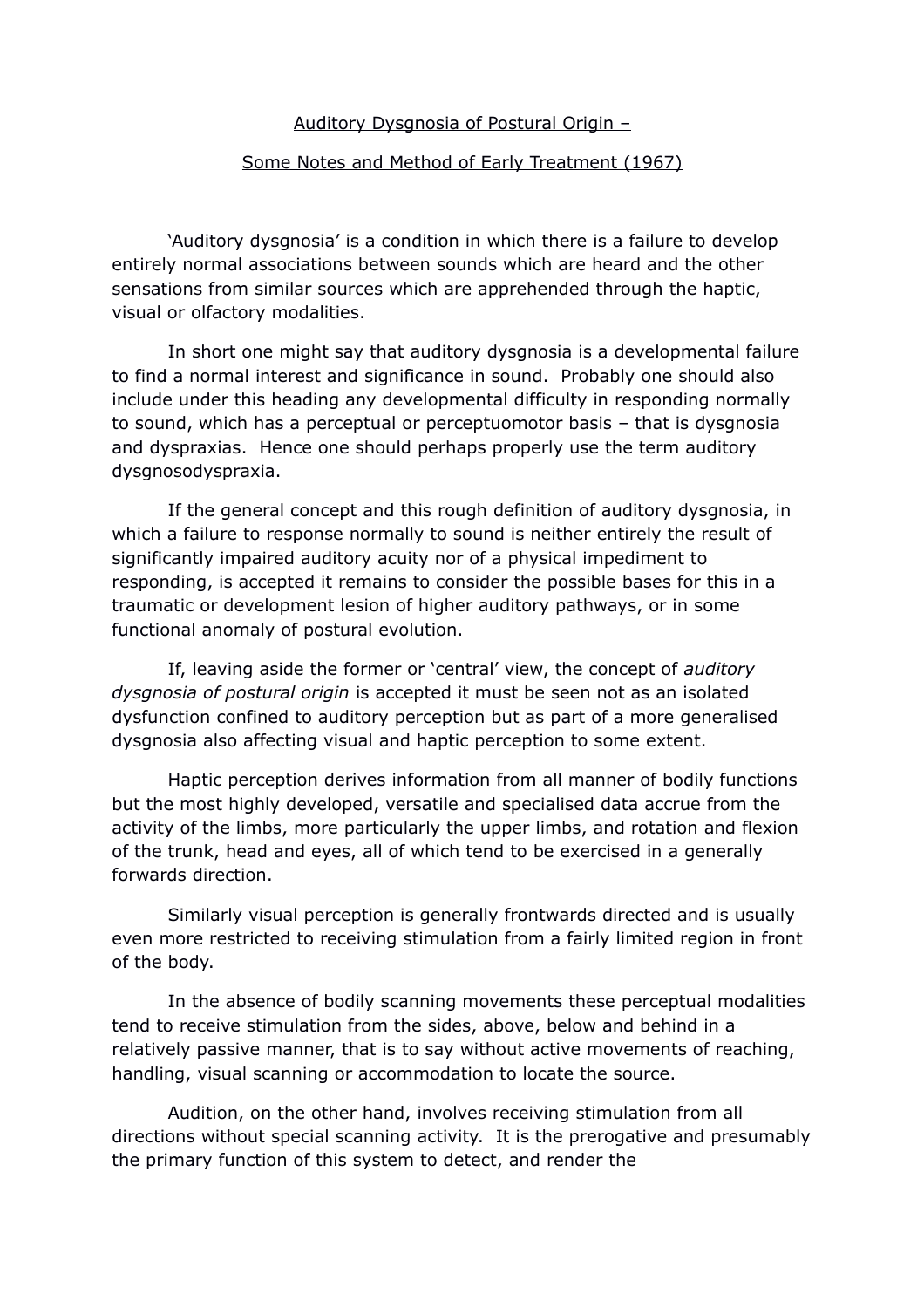organism aware of, energy-producing sources beyond the brief range of the haptic, and outside the spatial limitations of the visual perception.

Hence not only might a failure of the proper expansion of haptic and/or visual perceptual development result in auditory dysgnosia but the characteristic forwards orientation of many such children and their relative disregard of stimulation from without the anterior field of interest, tends to restrict the simultaneous apprehension of auditory, haptic and visual stimuli from a common source to within the confines of this region of bodily space.

Yet it is the sounds which originate from within this region which carry little or no information, which are, in short, virtually redundant, unless separately endowed with symbolic signification.

Hence it would seem to me that this is not the region of bodily space in which to generate sounds which one hopes to liaise with perceptual information via the other modalities of perception.

Commonly the abnormally restricted visual scope allows the child to ignore a static or moving visual source within what would normally be the periphery of the visual fields yet the addition of sound to this subliminal visual source adds greatly to the chances of attention's being directed towards it and may result in immediate and active localisation.

This suggests to me that during the educational treatment of auditory dysgnosia sounds should be made in varying positions outside the main visual range of interest perhaps making special use of the regions of subliminal visual and haptic interest.

When a stimulus evokes no interest, meaningful associations or direct feelings of pleasure, the organism adapts to the stimulus at a rate which is proportional to its subjective intensity, within a fairly wide range, below the level at which it cannot be ignored.

Over-stimulation with meaningless sounds tends to encourage habituation to sound and amplification greatly accelerates this process.

Hence I would suggest that raising the intensity of sound in general, the use of hearing aids and speech training amplifiers, and all the methods which accentuate sound intensity are in the treatment of auditory dysgnosia not only generally useless but sometimes positively deleterious.

So we may see that two of the practices which may be so valuable in the treatment of 'filtration deafness', namely amplification and the encouraging of the child to look at the face of the speaker, and designed to compensate for an auditory deficiency, *are to be avoided* in the treatment of auditory dysgnosia.

That is not to say that on occasion a small amount of amplification, by raising the voice or using an amplifier, utilised intermittently, might not prove to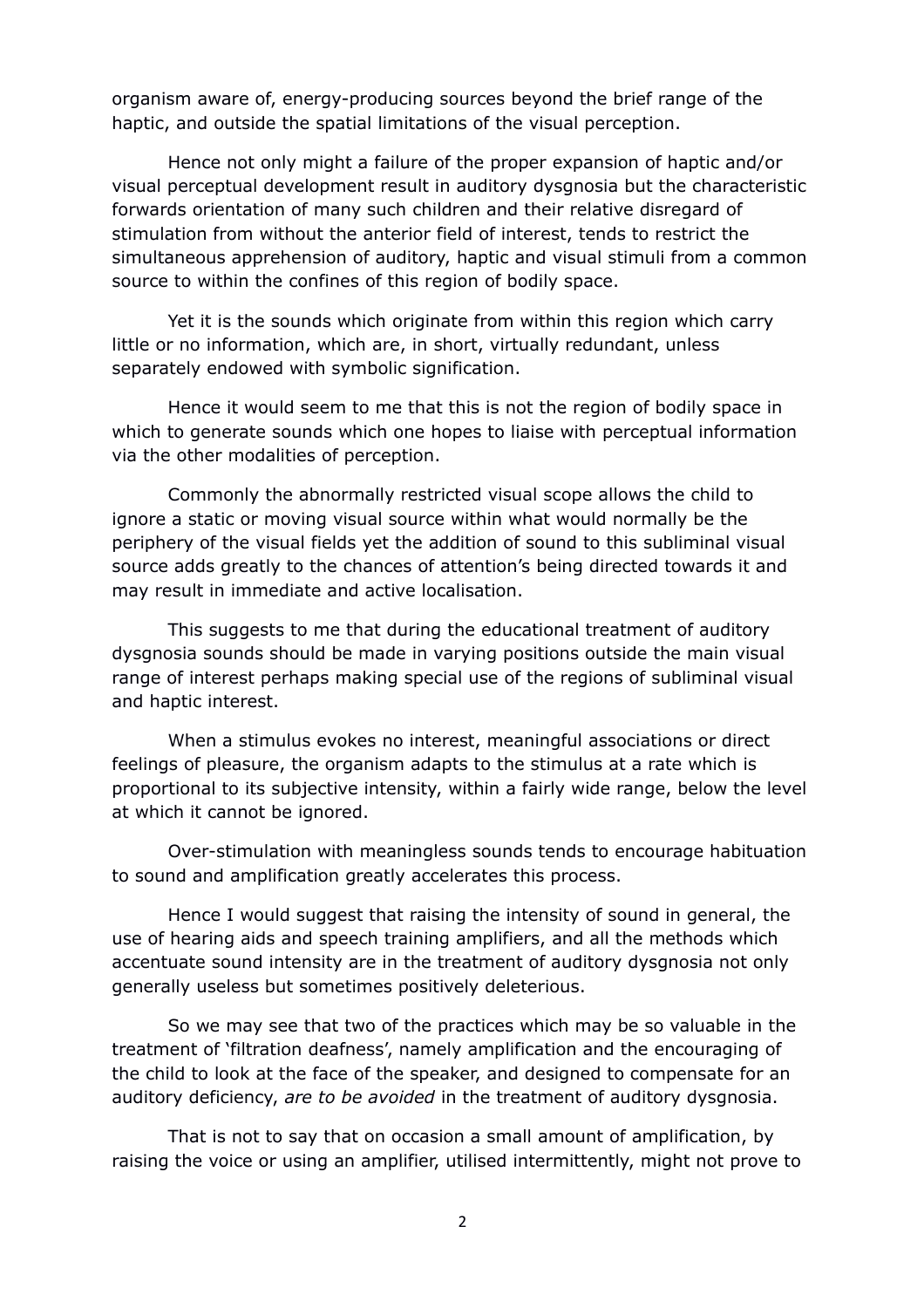be of some value in enhancing the attention-capturing properties of an already meaningful auditory signal.

It is my opinion too that the development of a meaningful use of sound in a child is potentiated by, if not dependent on, an early and prolonged exposure to human vocalic sounds; although it is possible that other animal sources might also be effective.

Hence I consider that the dysgnosic child should be spoken and sung to, cooed, hummed and growled at, at close quarters in an ordinary quiet voice from as early a time as possible.

From the practical standpoint this is mainly of importance for the prevention of an abnormal attitude towards sound in a very young child, for most methods of encouraging language will involve the use of maximal speech.

It is the 'good' under-responsive child who is left very much to himself, and the child of profoundly deaf parents, who are most 'at risk' in this respect.

However the need for early differential diagnosis and the institution of careful preventative measures, and the dangers of too-early fitting of hearing aids and an 'acceptance-of-deafness' attitude, become apparent.

# Aims of Treatment

Clearly education should be orientated to extend the child's learning and experience, redress omissions and correct maladaptive propensities whilst reducing the effects of, compensating for, or better still, making use of any untoward behaviour.

This would suggest that the individual 'teaching' should be directed towards (i) enlarging and extending the spatial range of his perceptual fields of interest and attention (i.e. towards increasing the capacity of the available input channel), through the active and passive exercise of controlled movement and stable postures; (ii) making maximal use of the already available channels of communication to develop the perceptual abilities to the full; (iii) fostering the symbolic use (primarily the understanding) of vocal and articulatory sounds.

Language should form an intrinsic part of the activities at all stages and at all times.

(i) The first operation is to some extent achieved by the same methods of restriction and activity games as may be used for (ii) but is also encouraged by having the child reach or otherwise strive for some of the things he wants or finds attractive by making them difficult of access so that he must of necessity bend and twist his body during the efforts of striving.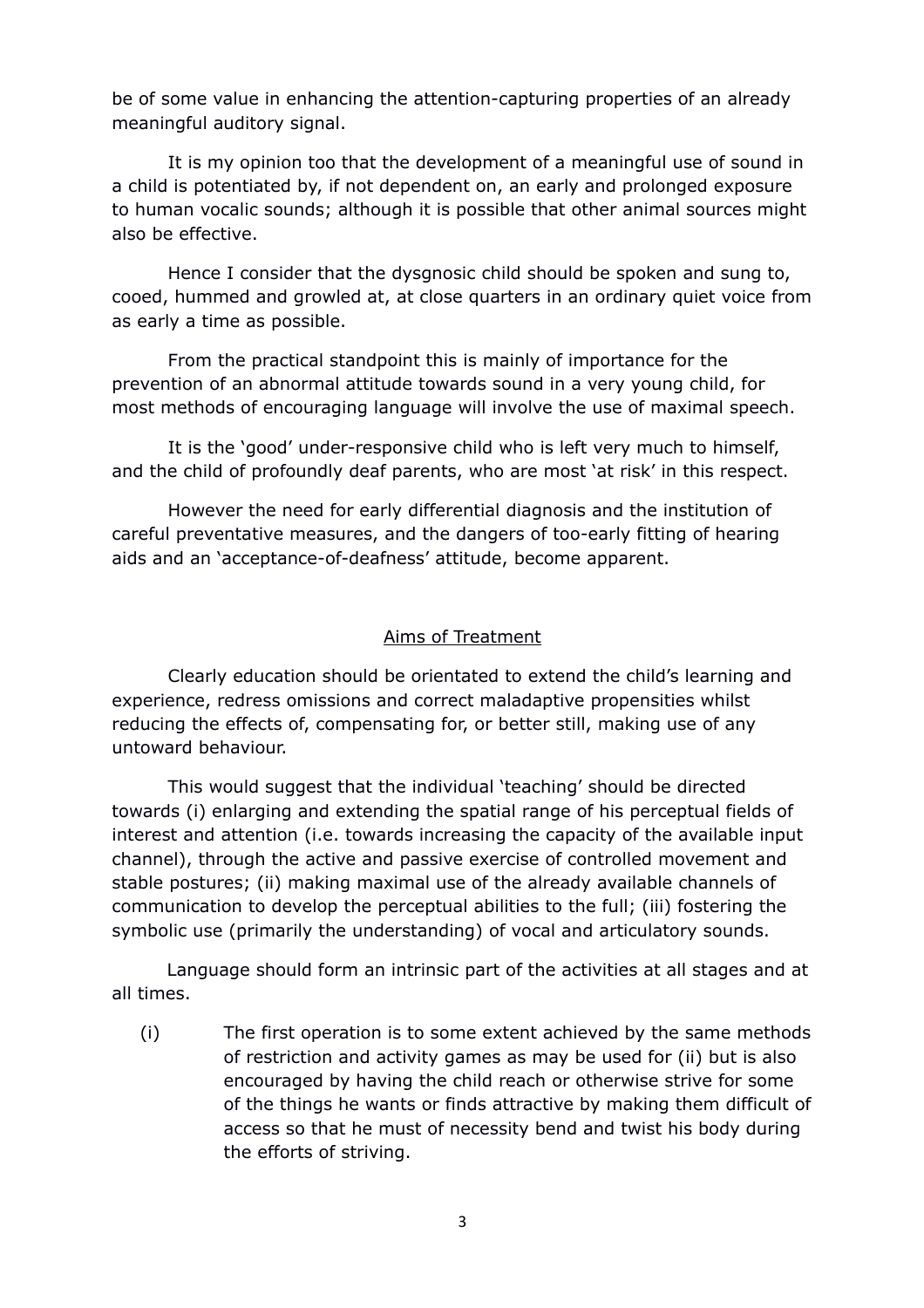Dancing, climbing, music-and-movement, wrestling, etc. all have a passive exercise value in this respect but cannot replace the active exercise of striving towards attainment.

Interesting materials which although presented from the front can be displaced, once attention and desire are aroused, upwards, downwards, or to the side, etc., to encourage haptic (truncal torsion, rotation of the eyes and head, and manual), visual and auditory following, and in this way enlarge the extent of the perceptual fields of interest.

- (ii) The methods used to promote learning by setting up perceptual habits and intersensory liaisons obviously should not attempt to limit the learning to any particular sphere, as 'auditory training', but should be designed and directed to involve the child's whole perceptual apparatus; primarily the haptic (in particular the postural), and always the affectual.
- (iii) See below under 'Development of Speech Comprehension'.

His learning should involve a maximum and wide range of set posture and movement (co-ordination and equilibration), because postural (including kinaesthetic) perception is basic to all perception and itself generates feelings of pleasure directly in the child, and because it may be assumed that he has a limited experience of stable postures and controlled movements, and has a biological need to involve himself in activity.

Involvement in the 'useful' activity can be further encouraged by reducing ambient stimulation and by 'polarising' the information channel between 'teacher' and child. The term 'teacher' here refers to any person who systematically sets out to modify a child's behaviour with the intention of enlarging his adaptive faculties and furthering his environmental adjustment. This would, of course, very definitely, include a parent.

Unnecessary stimulation can be reduced by using a room from which the majority of moveable objects and furniture have been removed. A minimum of light is directed on to the 'work area' so that any distracting features which cannot be eliminated, as pictures, wallpaper, etc., are cast into shadow and so deprived of form, definition and colour.

The floor should be as 'quiet' as possible and the room isolated, as much as it can be, from distracting influences. Any furniture used should be as simple and rigidly constructed as possible to obviate any distracting creak and give from loose joints.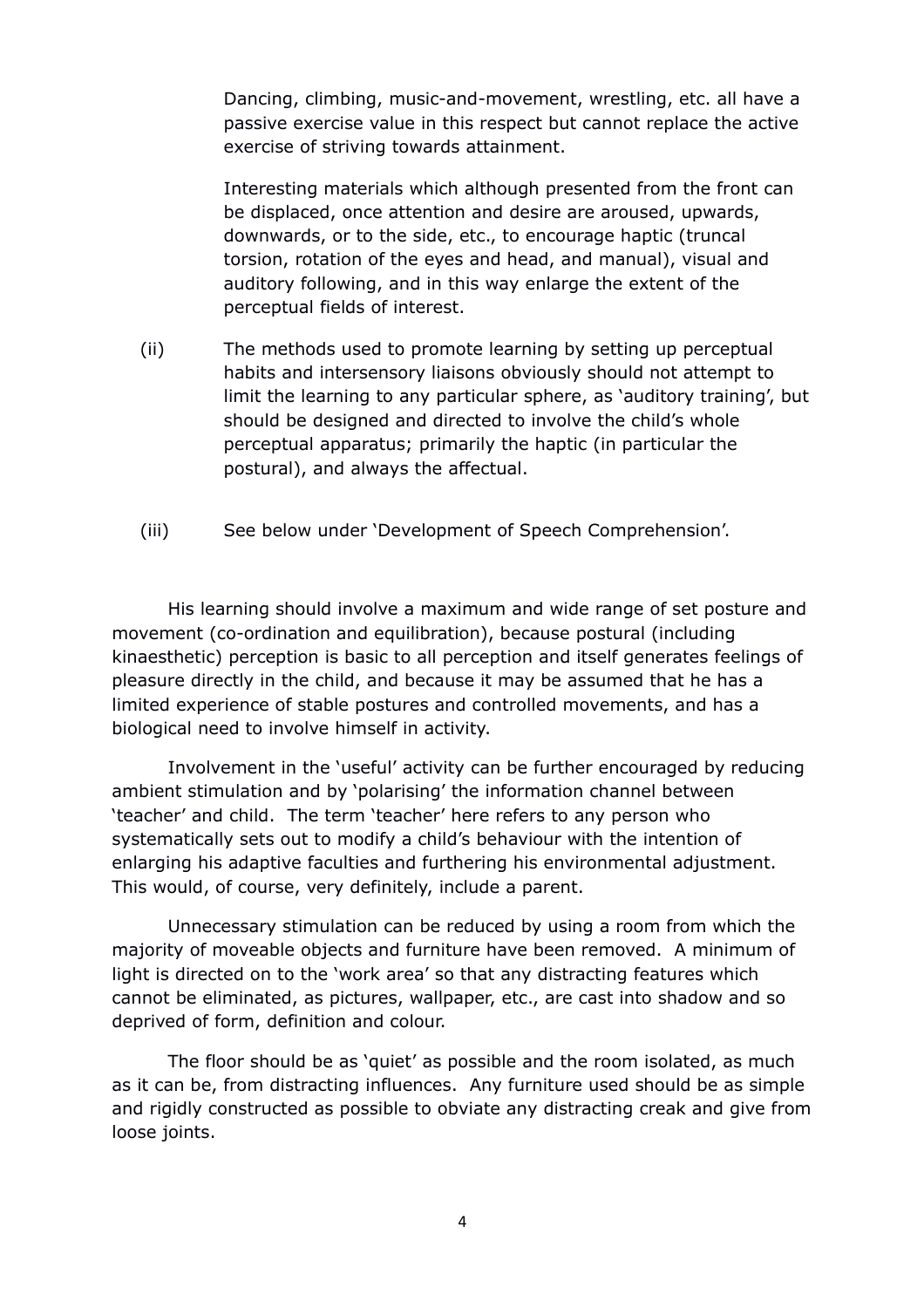'Polarising' the communications channel consists in arranging that the 'teacher' and child are close together so that the child's attention can be readily directed to whatever activity is selected whilst the 'teacher's' voice and other stimulation can come variously from the sides, above and behind.

Before outlining any technique in detail there are several general points to discuss:

- (i) The adequate adjustment of Attitude;
- (ii) The importance of Consistency;
- (iii) The use of motivation and reward;
- (iv) The ways of encouraging controlled posture and movements;
- (v) Extending the perceptual 'fields of interest';
- (vi) The manner in which understanding of speech develops in the early stages

# The Adjustment of Attitude

The general attitude towards the child of those about him plays a singularly important role in his habilitation. This attitude consists in the individual's overall behaviour reaction, which stems from whatever recognition and understanding he has of the child's problems. For this to exercise a positive influence the mind must be clear of doubts or at least the available data should be clearly organised into what is known and what is uncertain.

It is particularly difficult for parents, or anyone else emotionally involved with the child for that matter, to fully adjust to the child's real needs, which often requires the behaviour towards him to be quite different from, or even the reverse of, that exercised towards other children.

Quite often the difficulties are recognised on an intellectual plane but when it comes to action this is governed by more emotionally derived factors. For example we may know that a particular three years old child understands no language and yet expect him to respond appropriately to 'yes' and 'no' under everyday conditions.

Our behaviour is guided by what we feel to be true so that it is important that our 'knowing' is really thorough, that is to say our understanding at the intellectual and affectively dominated levels coincide.

This is more important than is generally realised for quite subtle and unrecognised aspects of our behaviour may make all the difference between success and failure in the treatment of a dysgnosic child. For example when a child is thought to be deaf much attention tends to be given to raising the intensity of sounds, attracting the child's attention before speaking, etc., either as a spontaneous reaction or under direction from a specialist. He is often 'tested' regularly with loud meaningless sounds, may be provided with electronic amplification and conscious effort may be given to encouraging 'a glance'.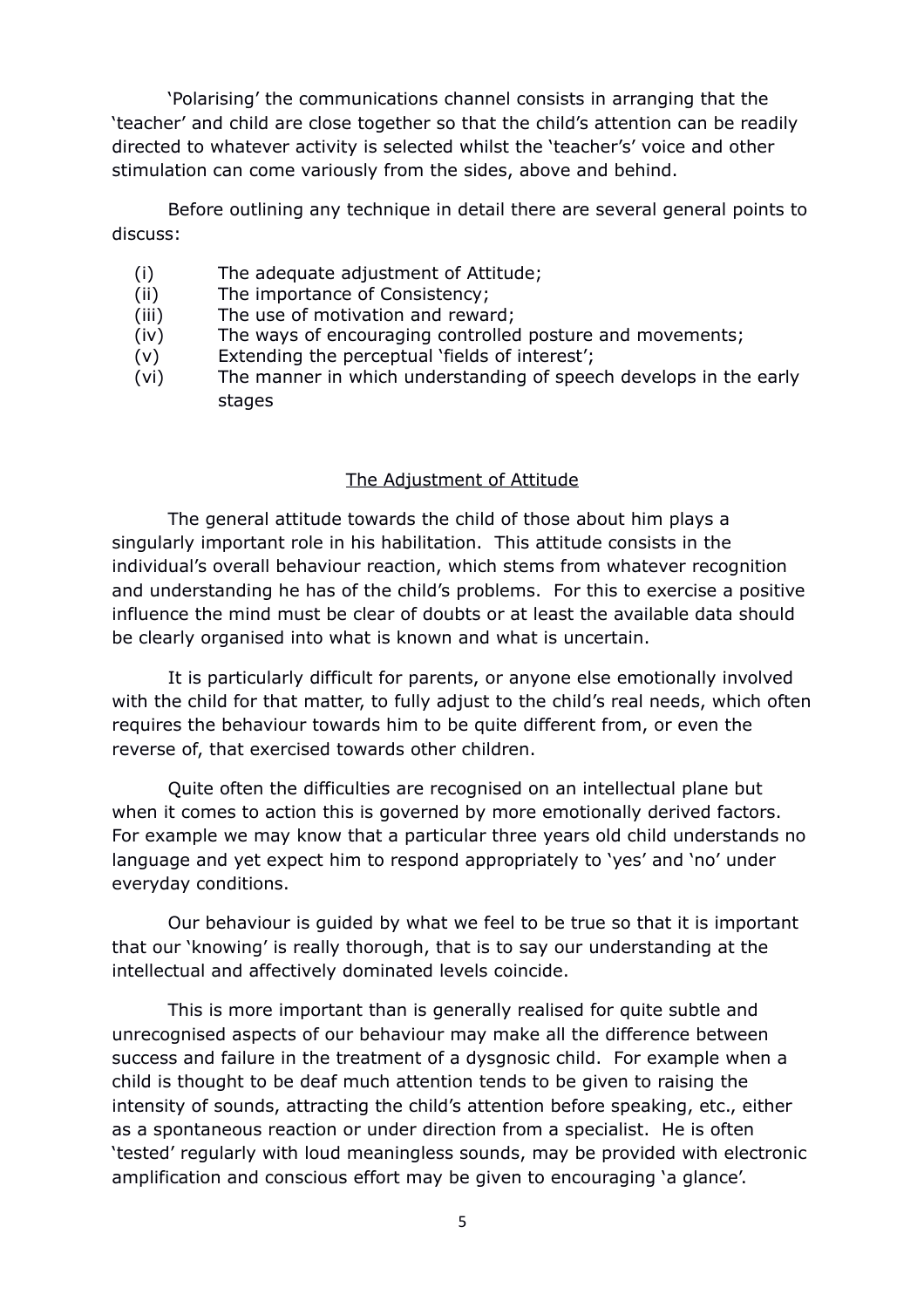If now this child is shown to be not deaf but dysgnosic he may continue to be treated as if he cannot hear despite it being accepted at an intellectual level that his hearing is acute. As I have pointed out earlier this may well hinder the dysgnosic child's progress.

Perhaps the most profitable discipline for those concerned with any backward child is to attempt to view the world and its inhabitants from the point of view of a languageless and perceptually immature child.

A simple attempt to 'explain' some of the child's abnormal behaviour to his parents may help to illustrate this point.

\*\*\*\*\*\*\*\*\*\*\*\*\*\*\*\*\*\*\*\*\*\*\*\*\*\*\*\*\*\*\*\*\*\*\*

### Sammy – an Athetoid Child

"Sammy has a number of difficulties which we can help him to overcome in various ways but there are several important ideas your understanding of which can help to lay the foundations for real progress.

First Sammy's movements are rather excessive and clumsy for, as a result of his difficult birth and jaundice he is less well co-ordinated than usual and he has to work much harder than most children to control and direct them. When he gets excited his whole body becomes involved and his movements get jerkier and clumsier so that he falls more readily and is less successful in his handling of things.

Secondly his attitude to things and some of his general behaviour is similar to that of a younger child because his slow early development, late sitting, illnesses and hospitalisation, together with his clumsiness have prevented his learning as quickly as he might otherwise have done. Despite this, and perhaps a little because of it, Sammy has learnt to manage in a number of very clever ways and to solve useful problems such as how to use a chair as a means of getting something which is out of reach.

Thirdly he is extra-active both because he is interested in everything about him and because he is drawn irresistibly to everything he sees despite himself and must involve himself with it – must touch and handle it – unless something else draws his attention elsewhere.

Fourthly Sammy seems to like to have things his own way and objects by throwing a tantrum when he or his activity is interfered with. He frequently throws things on the floor or does other 'naughty' things seemingly 'just to annoy' you.

If now we remember that Sammy has no understanding of speech yet and must make sense of the world without any explanation, we can begin to understand how this apparently 'naughty' behaviour comes about.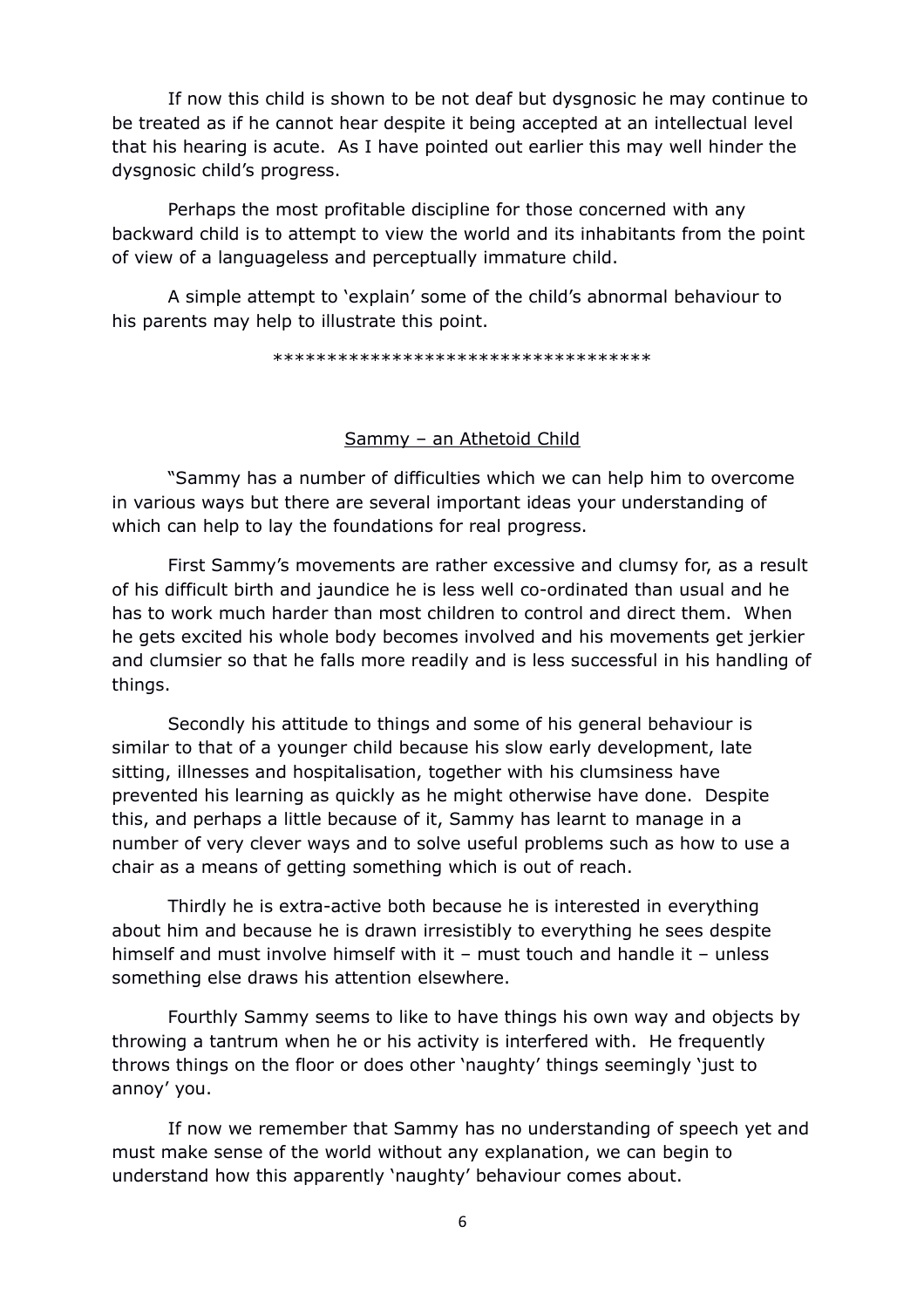Most of us recognise that we are more afraid of the unknown or the uncertain than of what we are familiar with, however unpleasant. We are most anxious when we don't know what is going to happen. And it is just the same with children, only more so!

Now Sammy is surrounded by things he doesn't know or understand but as long as some or most of the daily happenings are fairly routine he knows to some extent what to expect. If they are not sufficiently familiar for him a child may help to make them more consistent by having firm likes and dislikes, and by tending to do the same things in the same ways.

If we now accidentally upset his scheme of things by suddenly putting him in a strange place with strangers doing unfamiliar things he is likely to become anxious and frightened.

He may show this anxiety by frantic clinging to you or he may take one of the two main lines of action in redoubling his efforts to make or keep things familiar.

By simply staying close to you and appearing 'shy' he can achieve this fairly easily but if this is not possible he can engage in routine activities of his own – jumping, playing with a ball, making faces to himself, humming or singing, etc., - and repeating them over and over again enables him to create some feelings of familiarity.

If now you interfere with these activities, thinking that Sammy is just being 'naughty' or 'silly', he may well react by 'going to pieces' and having a 'tantrum' or 'paddy'.

A tantrum can arise in a similar way if a child like Sammy is taken out by a familiar person to unfamiliar surroundings but in such a way as to lead him to expect a certain routine, that he will go by a certain route – for example to shops to which he is taken regularly – and then his unsuspecting parent decides on a different programme. Suddenly much of his relatively settled feelings may be taken away from him so that his anxiety and fear get the better of him. He digs his heels in and refuses to budge or attempts to drag his parent back towards the familiar.

Usually we as parents look upon this behaviour as 'unreasonable' but for the child it is his only way of being reasonable.

For the next point we must remind ourselves that Sammy has at present very few clues about why things happen.

If he does something which gives him a feeling of pleasure he will do it again. If it doesn't give him pleasure he is less likely to repeat it.

For a child – or anyone else for that matter – to learn he must have an incentive to do something and a reward for doing it.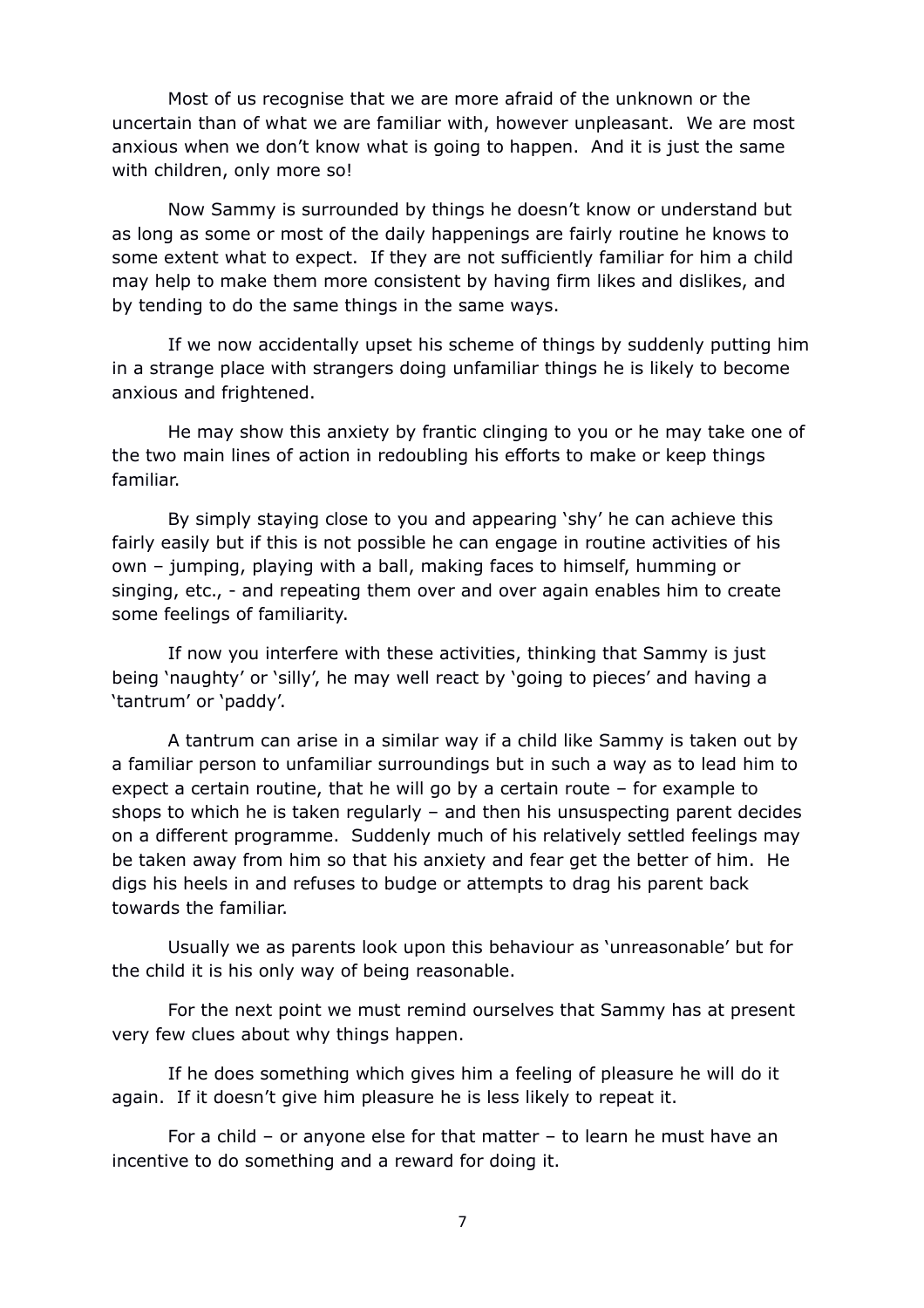The simplest and most effective rewards are the feelings of pleasure which doing something brings and these are also likely to be an incentive to do that something again.

The most rewarding things for a young child who does not understand speech are his own movements, especially the big, noisy ones, being tickled and thrown about, bright lights, or highly coloured and shining objects, etc. Also the movements, activity and noise of others – provided that these are not too much so as to be frightening.

Now normal parents are so used to behaving normally towards normal children that they tend to forget that a child with a difficulty may not react in the same way.

A two-years-old child has usually long ago learned what 'yes' and 'no' mean and is fairly well controlled by these and other words and commands.

However, a child who cannot understand speech must depend on what other signs go with it and the more noise and activity, within reason, the greater the reward from the child's point of view.

If he does something we like or think is good or clever we turn on a little smile and murmur "That's a good boy" or something of the sort.

However, if he is in danger of harming himself or some precious object we tend to rush across the room shouting "No, no! Put that down at once!"

Is it any wonder that this unusual child tends to repeat the very things we don't want him to do so that we misinterpret his behaviour and say "You can see he knows it's wrong. He's only doing it to annoy".

He doesn't, of course, know that something is 'wrong'. He doesn't know that we don't want him to do it. It is just that seeing Daddy do a sort of wardance, whooping and shouting as he chases across the room is so very much more rewarding than a faint moaning sound and a slight change of expression.

The lesson is clear. We must try to prevent the unwanted actions by avoiding the 'dangerous' situations and putting away the precious and fragile objects as far as possible. We must firmly guard the fire, lock the door to the main road, keep out of reach the expensive ornaments, etc.

When something serious does happen we should attempt to correct or put it right with as little noise and fuss as possible and, if we are able, ignore the little annoyances which will then rapidly diminish.

On the other hand, put rather more energy – more noise and activity – into rewarding the behaviour we approve of. This is almost as difficult for most of us as controlling our natural reactions to a child's 'naughty' activities but both these methods of thinking and behaving rapidly bring their rewards as you will see.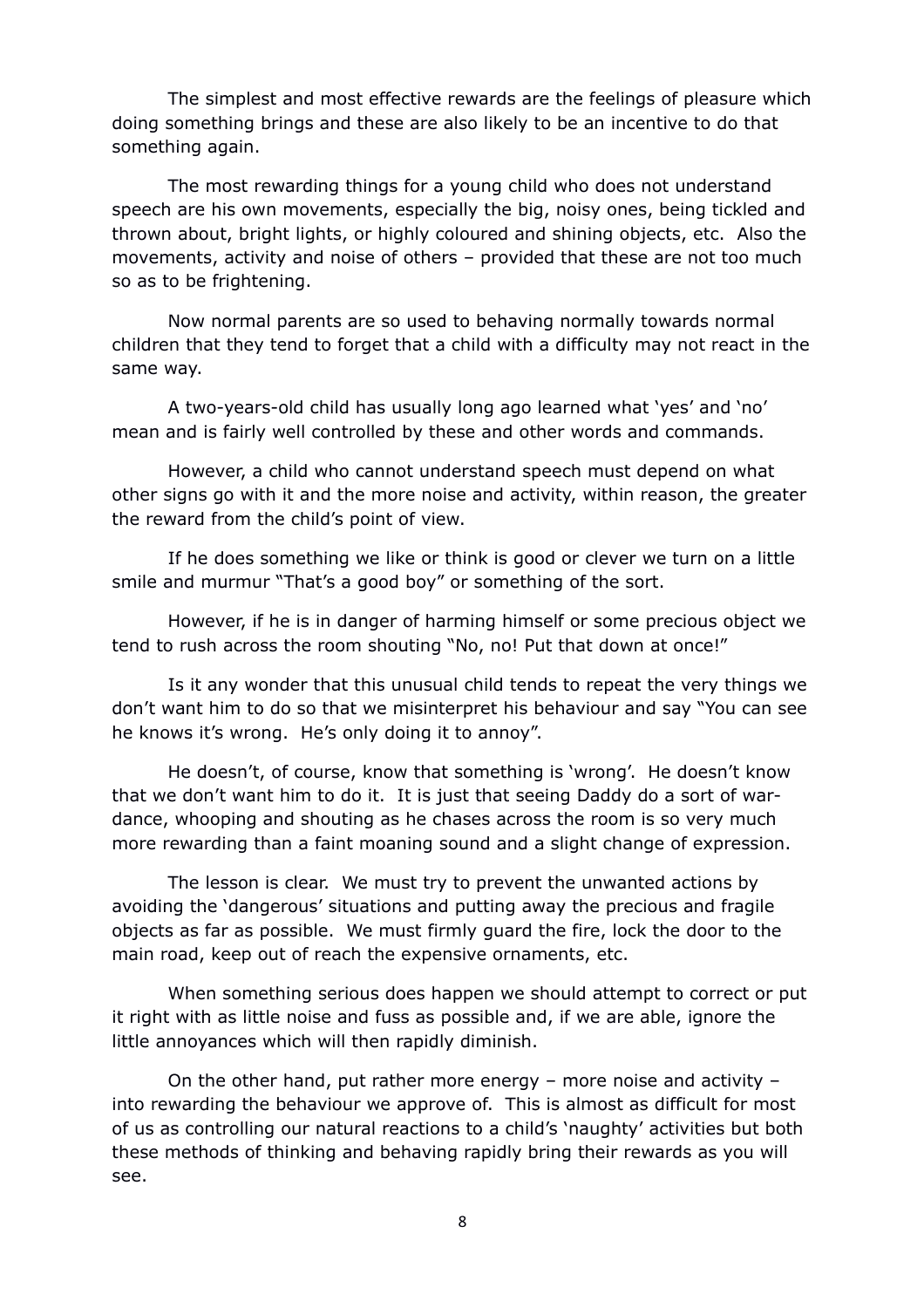The secret – once the idea is clear – is in the consistency of your behaviour towards Sammy, which will give him reassurance and security, make him easier to handle and give him much more freedom to learn and to make progress."

#### \*\*\*\*\*\*\*\*\*\*\*\*\*\*\*\*\*\*\*\*\*\*\*\*\*\*\*\*\*\*\*\*\*\*\*\*\*\*\*

Even when the parental attitude has been satisfactorily adjusted to the circumstances and progress is being made, continual accommodation to the child's behaviour is necessary.

The remote child who is usually under responsive to pain comes more and more to react with emotional upset as he becomes more social. He makes more noise and demands more attention. These and other positive signs of an accelerating perceptual interest in the environment, with the increased learning and activity associated with exploration and experimentation, may be misinterpreted and deprecated as deterioration in behaviour if the parents are not forewarned with adequate explanation.

Another potentially dangerous problem of attitude to the child's progressive changes in behaviour is that of expectation of outcome; that neither too much nor too little is expected of the child.

It is, of course, important that the parents accept the child's obvious limitations without allowing this acknowledgement to curb their capacity for exploiting his potential abilities or lead to a lightweight prejudgement of his ultimate capability.

However it is very difficult sometimes to cultivate in ourselves or others sufficient enthusiasm to satisfactorily motivate progress in the child without introducing the serious hazard of pushing him too hard.

When the earlier hurdles have been adequately negotiated the smell of success can too readily lead to a rapid, understandable but unreasonable, elevation of goal in parental ambition for their offspring. (See page 12 under 'Encouragement of Controlled Posture and Movement'.)

#### The Importance of Consistency – the formal approach

Life implies organisation and so apparently contradicts the Second Law of Thermodynamics in seeming to create order out of chaos.

In the widest sense living implies learning and although, in the behaviour of higher organisms at least, learning would usually be defined more narrowly, it is the organism's perception of pattern within the environment which underlies the process of adaptation through experience.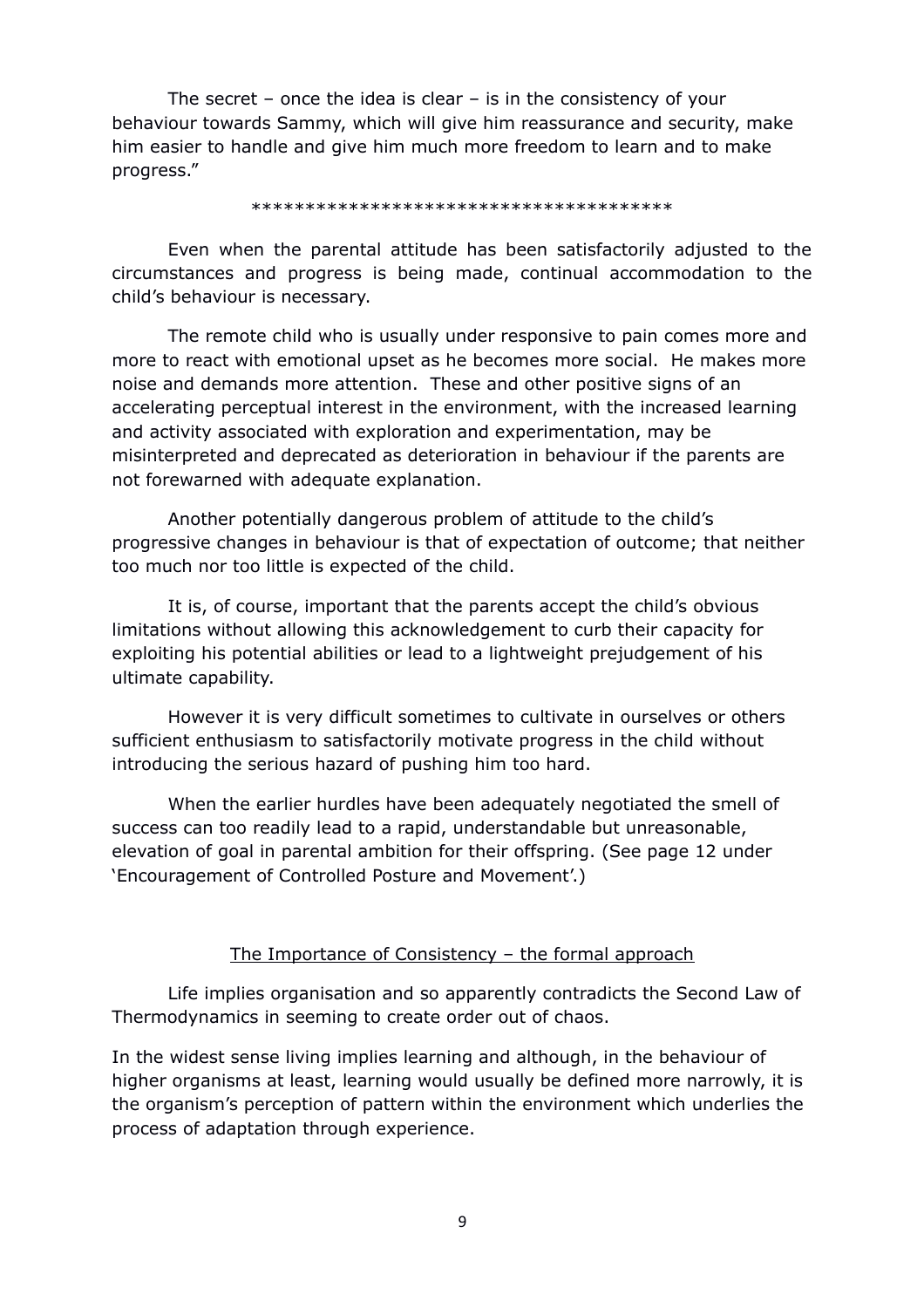Learning is facilitated by the provision of a sufficient number and variety of well-deployed suitably sensitive receptors apposite to the energy patterns to be perceived, together with efficient equipment for sorting, storing and making use of the stored experience.

The amount by which we can modify the sensory apparatus, except by encouraging its perceptual acuity through active use, is minimal but at any stage it is possible to artificially aid the process of learning by manipulating the environment so as to modify the statistical probabilities of certain patterns being perceived; that is, to increase the likelihood of certain associations being set up, and to decrease that of others.

This is the process which we sometimes call formal teaching.

By 'formal' in this context I of course mean 'essential' – setting out to form, or deliberately to accentuate particular shapes or patterns as instances representing a principle to be learned, in contrast to the situation which usually confronts a child in the early years who, more or less without specially organised aid, must discern for himself any essential principles within the 'buzzing confusion' of his environment.

We are here concerned with the child's learning certain activities rather than others and associating speech and parental approval or disapproval with the appropriate activity patterns. It is clear then that the greater the consistency in the behaviour of those about him the more readily the child will discern and abstract the more stable and constant behavioural patterns and make the required mental associations.

Although a high degree of consistency in our behaviour is a sine qua non for social life at any level much of what we do may not at first sight and in limited contexts appear to show much consistency; and it is necessary to remember that the young child we are considering does not have access to the necessary insight to allow him to infer the presence of a cryptic meaningful pattern where or when it is not readily apparent.

To constantly behave in an obviously consistent manner and to assiduously emphasise meaningful relationships within the environment requires very great effort from any of us, and yet we must strive towards this end in our relations with an unusual child. At first however it is only necessary to be scrupulously consistent during the fairly limited periods of time when our attention is wholly engaged with the child, whilst making an increasing effort to regularise our behaviour during the remainder of the time we are in contact with him.

In time one hopes that the somewhat artificial 'teaching' episodes will become less narrowly formal as they lengthen, whilst our behaviour at other times increases in clearly discernible structure until episodes of 'teaching' are concerned only with more advanced academic skills.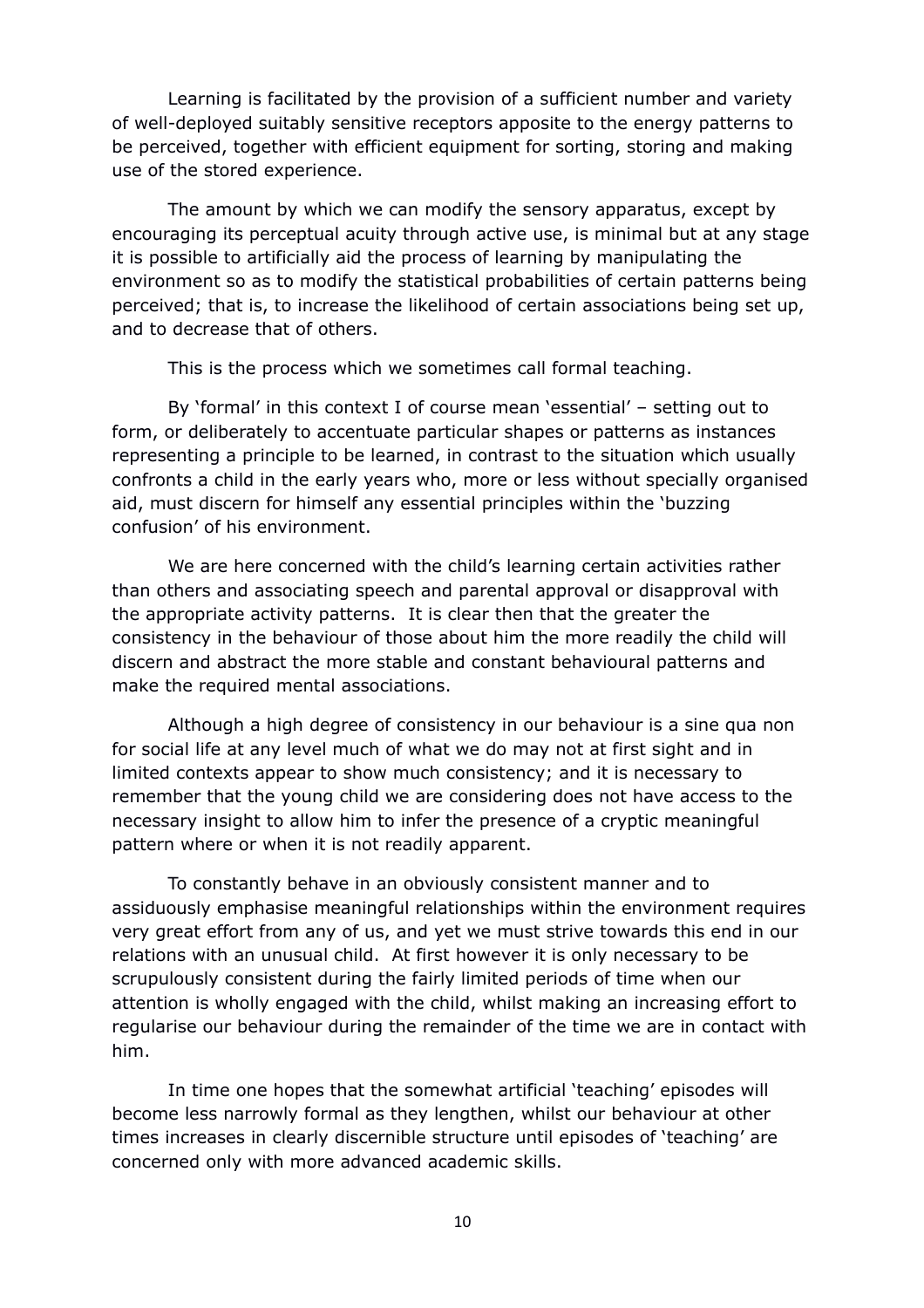### REWARD AND MOTIVATION

I would suggest the primary and ultimate reward to be the sensual pleasure which accompanies an activity or follows its completion.

To the small child it is the pleasurable sensations which he experiences during active movement – especially continued or repetitive movement – and to a more limited extent the relatively automatic movement which is elicited by crude and primitive stimulation, as by being tickled, squeezed, punched, rolled, turned upside-down, etc., which provides both the reward that crowns the effort and the incentive to further activity or striving to attain some end.

As a young child his learning requires him to explore the environment with all the means at his disposal, to extract invariant patterns from the plethora of stimuli which bombard his senses, and to build up the perceptual associations which lead to the abstraction of concepts. Such operations involve motivation, opportunity and reward.

Our object is to provide him with adequate incentive and the opportunity to learn, together with ample reward, the whole being given just the right amount of bias towards what we know or understand to be the most adaptive areas of learning.

It is possible to consider motivation and reward together for in the early stages the ideal state of affairs is reached when motivation and reward are one and the same process – the success of achievement providing both gratification and incentive for further essay.

Basically all reward in learning consists in feelings of pleasure and the fact that these are expressed outwardly as emotional display, in laughing, giggling, smiling, etc., can be made use of in teaching.

Unpleasure as anxiety or fear (commonly induced by insecurity or uncertainty) tends to counteract or neutralise pleasure and in teaching needs to be kept to a minimum, for although undoubtedly a highly efficient reinforcement in some forms of learning, it is far too difficult to manipulate in practice.

On the other hand non-specific reward learning, both as the use of sweets or conventionalised signs of parental approval, and as anxiety avoidance, seems to me to be largely limited to artificially contrived situations and not to lend itself to spontaneous extension beyond the learning of skills and associations selected by another individual.

Perceptual development depends on posture and movement which impose order and pattern on sensation. Hence stable movement or postural structures associated with feelings of pleasure are likely to be repeated and to become learned behaviour habits.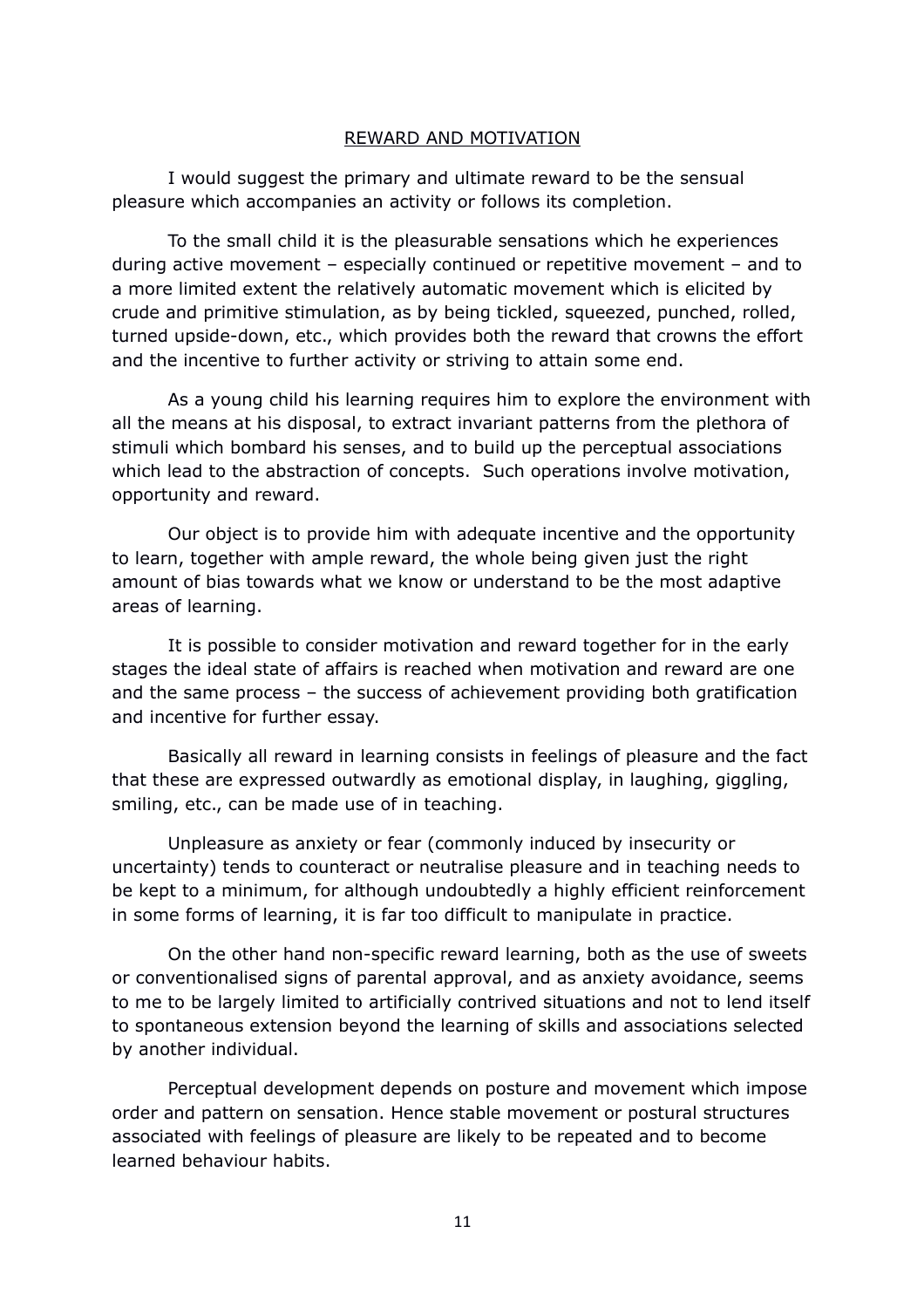Much of an infant's active movement, other than the posturally reflexive, consists of activities whose repetition leading to learned experience depends on the potentiating or reinforcing function of the direct sensations of pleasure which accompany the changes of posture.

Exploratory movements are more or less random, guided at first only by the physical limitations of the bodily parts and the degree of pleasure any particular movement affords the child.

Movements such as these (including vocalisations, articulatory efforts and ocular movements) as they become more extended and complex come to produce postural reorientations which give access to further pleasurable experiences so that pleasure in activity gradually becomes subordinated to pleasure in achievement. The primitive condition in which sensations of pleasure as both incentive to activity and reward are one and the same experience gradually gives way to circumstances in which motivation is the anticipatory contemplation of the prize, which is the success of achievement. The actual experience of satisfying or gratifying pleasurable sensations can be further postponed in learning as the memory expands, eventually extending to the use of promissory tokens in lieu of an indefinitely deferred reward.

#### The Encouragement of Controlled Posture and Movement

Normally at any stage of development a movement is accompanied or brought about by a dynamic redistribution of muscle-tone, being at any one time an increase in some muscle groups, a lessening in others.

In order that any such movement might be intentionally brought about it is necessary that engrammatic recall, or at least recognition, of similar complete or partial movements is possible so that the sensations which are experienced during the production of the movement can be used to monitor any stage of the displacement and to correct the movement when necessary.

During the early years, and particularly during the first twelve months, the changing patterns of postural and movement reaction to a passive or active modification of any posture impose certain restrictions on the total experience of the child. Enforcing some degree of order and symmetry on the infinitely wide range of possible bodily attitudes and movements, some experience is assured of those postures which are to assume major importance in sitting, standing, crawling, creeping, walking, running, climbing, reaching, manipulating, etc.,

These automatic postural-reaction mechanisms although environmentally activated, appear autonomously in sequence at certain stages of development and remain for varying periods of time, thus imposing definite limiting restrictions, relatively stereotyped movements and orientations on the possible movement patterns of the child. This ensures that certain movements and postures are significantly more probable than others and, moulding the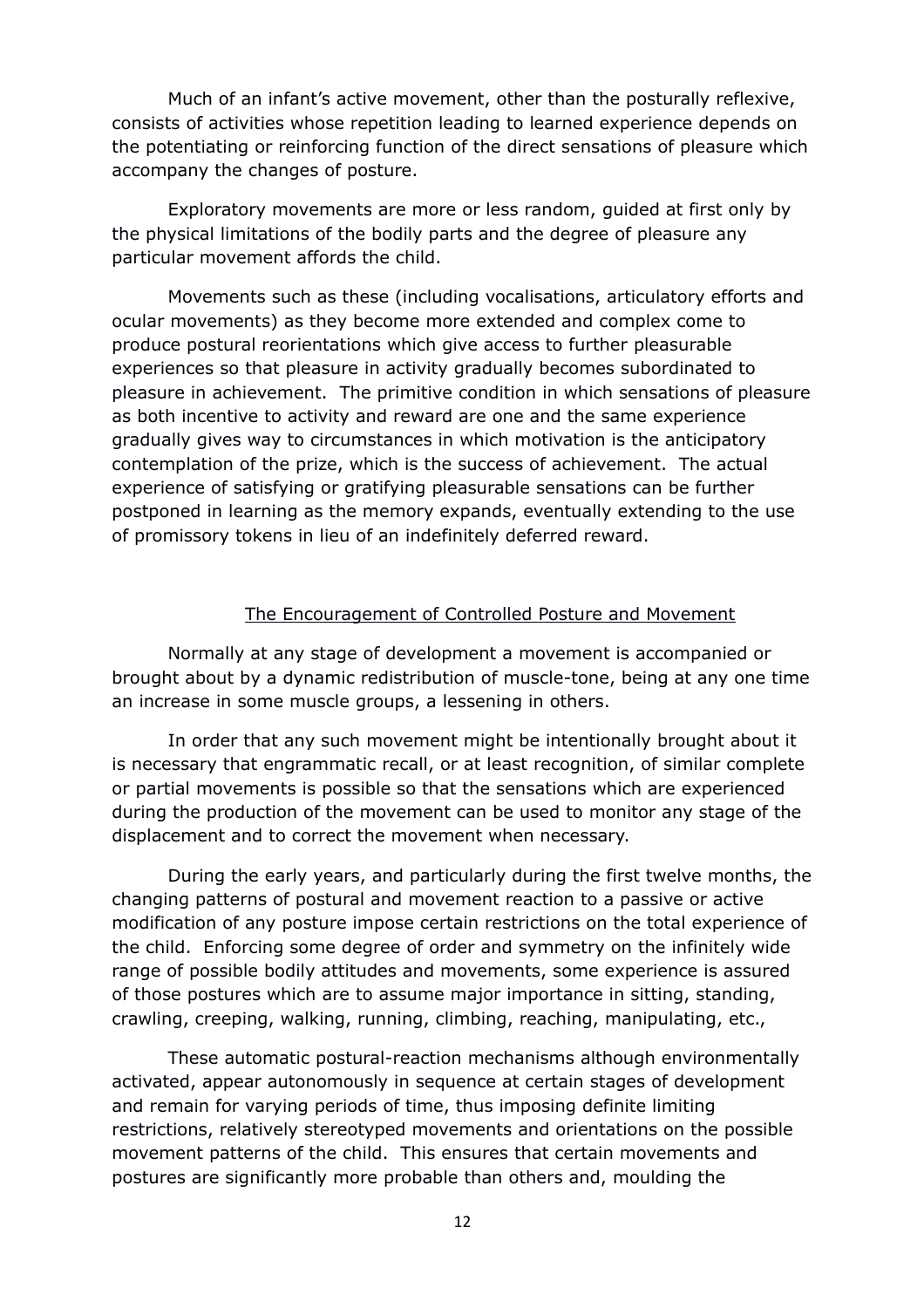perceptual experience into patterns and guiding it along fairly definite pathways and directions, later help to direct the more versatile learned movements.

Normally these automatic reactions are temporally self-limiting, to be superseded by active movements and actively maintained postures.

Under certain conditions this normal sequence of activity, leading as it does to skilled and adaptive movement, and to perceptual maturation, is disturbed so that various anomalous patterns of development can arise.

Some of the primitive reactions may:

- (a) Remain for an inordinate period so as to delay the supervention of intentional activity;
- or (b) become excessive so as to swamp and prohibit the development of voluntary activity;
- or (c) fail to develop or develop late so that there is both a paucity of total movement, and of organised movement and stable posture with a consequent delay in voluntary activity;
- or (d) be disorganised so that movement co-ordinating and postural equilibrating mechanisms fail to develop with a consequent difficulty in carrying out organised movements.

All these developmental 'breakdowns' not only result in postural inadequacy but also in diminished and distorted perceptual experience and structuring.

To these may be added conditions of actual sensory deficit (including blindness and deafness), states of diminished awareness, and lowered emotional responsiveness. This latter factor probably plays a major role in auditory and language dysgnosia associated with autistic states.

It will I hope be apparent that the functional anomalies I am considering under these general headings include hypertonic, hypotonic, ataxic and athetoid cerebral palsy, as well as less well defined cerebral dysfunctions, and 'autistic', epileptic and toxic conditions.

In practice a child may have a significantly raised muscle tone; crippling accesses of raised tone which fix him in helpless bodily attitudes or bizarre movement patterns at the initiation of a movement or a passive change of position; a diminished tone with hyperextensibility of the joints which requires time to bring about voluntary movement and denies him sufficient strength to fix and maintain stable postures in opposition to gravitational influences; delayed onset of equilibrating and co-ordinating functions which the recognition and estimation of a movement error have initiated; various postural movement weaknesses, often without clear abnormality of muscle tone; inadequate and too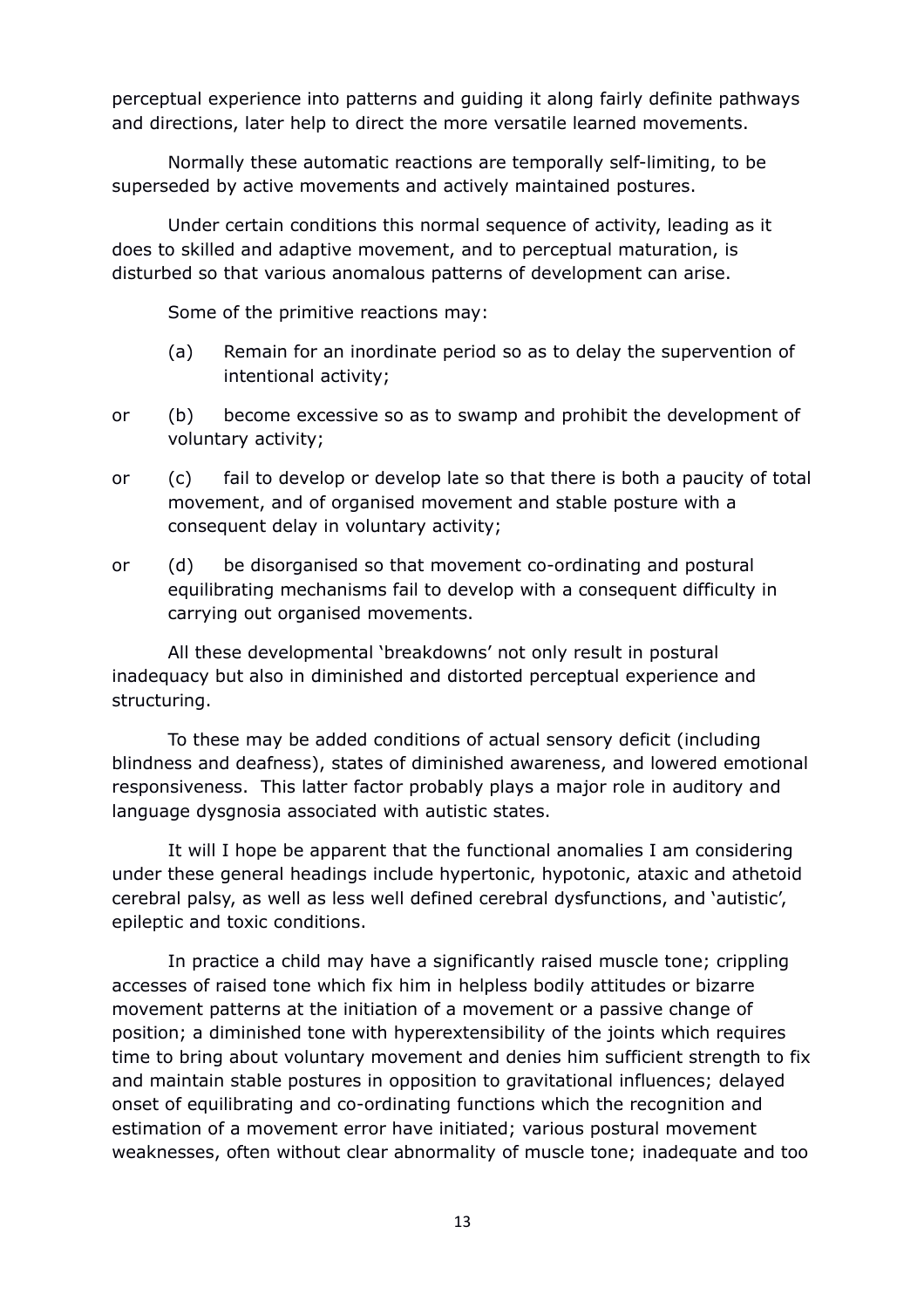stereotyped bodily movements as is often associated with post-encephalitic states, epilepsy, drug stupor, visual deficit, etc.

For development of active intentional movement to prevail in the face of any of these abnormal situations the child must have perceptual experience of the normal or near normal movements beginning with the earliest he may have missed and progressing in order through from gross repetitive motions to the occasional highly skilled operation.

It is essential for adequate perceptual development that the child's experience is as full as possible and in particular that no significant sphere of experience is neglected, for whilst progress may be made for a time, serious gaps in the foundations of the perceptual structure will lead to subsequent breakdown with partial or complete arrest of progress or even autistic withdrawal.

It is I think neglect of this contingency which leads to many of the strange behaviour patterns which are encountered in developmental conditions, especially in "language disordered" and autistic children.

This pitfall is particularly dangerous in view of those aspects of 'human nature' which allow us to forget or overlook the less successful essays in our enthusiasm to maintain accelerated progress.

Not uncommonly whilst a child appears to be very backward in some or all spheres and is making virtually no progress, we all, including parents and teachers feel that we would give anything just for a little sign of change for the better. Our prognostic sights are set very modestly at this stage.

A parent asks: "Will he ever be anything more than a vegetable doctor?"

However once progress has been set in train the objectives are progressively raised at a rate which usually outstrips even the speediest advance to be encountered in a child.

"Do you think he will be able to learn things?"

"Will he go to school?"

"What sort of schools are available for children like Tommy?"

"Will he go to normal school?"

"We want him to be an engineer like his Daddy!"

This commonly leads to unreasonable parental impatience; undue pressures are brought to bear on the child and short-cuts are attempted, often with devastating results.

Complete arrest of development, grotesque behaviour, such as 'budgerigar talking', based entirely on non-specifically rewarded skills, or shells or reticular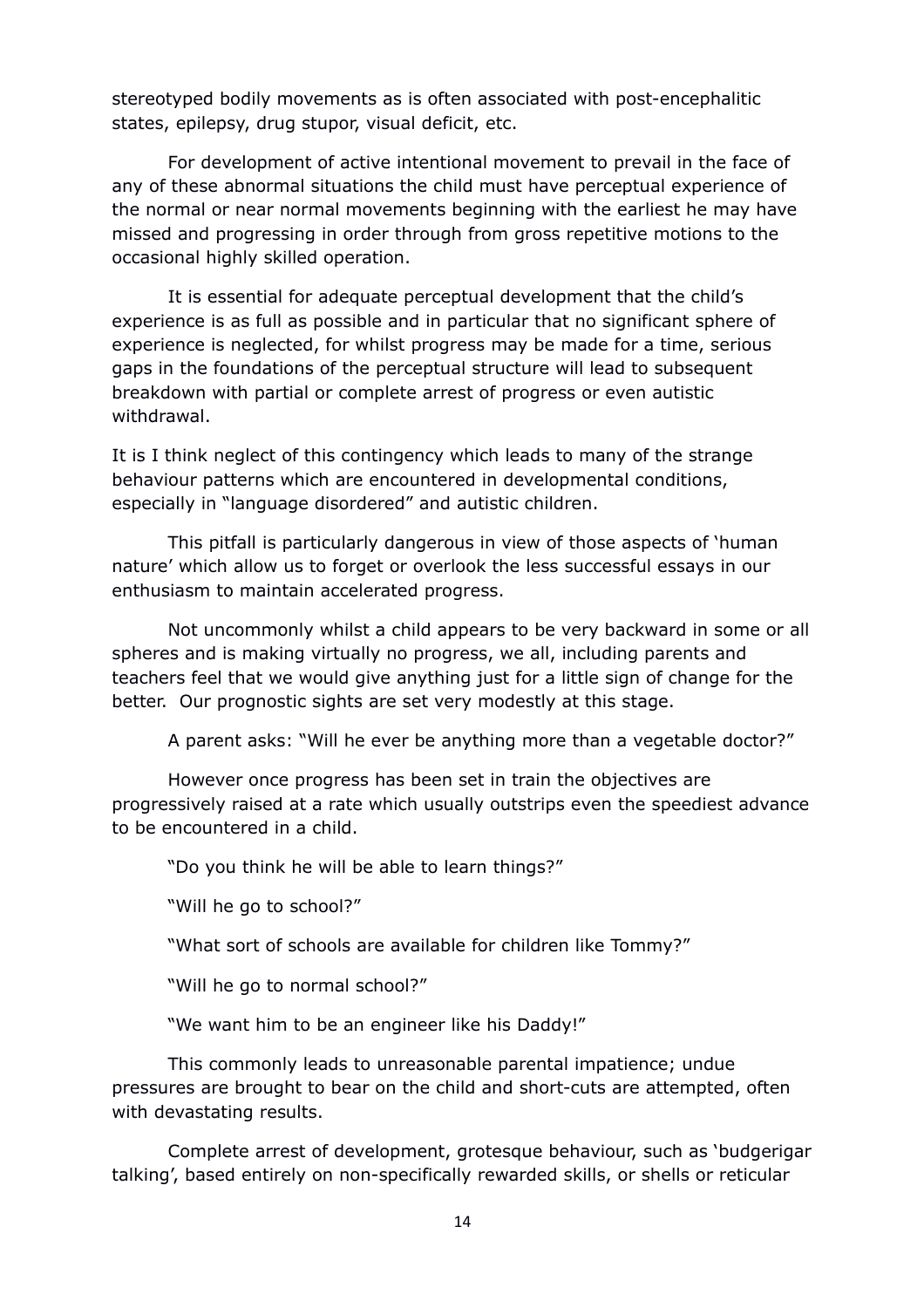edifices of semi-adaptive behaviour, precariously erected over and largely separated from an incomplete nuclear foundation of early perceptual structures, can occur.

When there has been gross movement deprivation therefore, as in 'cerebral palsy' and 'autistic' conditions, the exercise of active movement should begin at a fairly primitive level and progress rather slowly at first, following the pattern of movements and postures which are to be seen in the normally developing child.

In the cases where movement restriction has resulted in fairly well developed perceptual functioning but is limited to within the narrow spatial range of frontwards-orientation, the exercises can be directed primarily towards enlarging the 'fields of interest'.

Always however new exercises should be introduced in small steps only under auspicious conditions and for sufficiently short a time, supported by social encouragement and always crowned with success, even though some 'cheating' may have to be connived at.

The methods I suggest for inducing active exercise of the postural mechanisms are:

- (a) the passive imposition and direction of movement or stable posture, followed by intermittent, partial, and then complete release, of the child as he comes to actively take over the passively initiated movement or position;
- (b) the passive direction of active movement or posture by encouraging the form of the operation through visually or haptically apprehended gesture, such as pointing, glancing or pushing;
- (c) the use of anticipated reward to motivate the child to active striving to some end such as the acquisition of an object, the performance of a skilled movement, or the attainment and maintenance of a posture which allows access of a pleasurable physical state or to an attractive view.

In certain special cases active postural exercise can be further encouraged by:

- (d) passive restriction of redundant movement and imposition of postural stability to allow greater range of movement and freedom from autogenous distractions, (e.g. athetoid cerebral palsy);
- (e) passive orientation and manipulation, in the presence of abnormally high or low muscle tone, to provide favourable substrata for active movement, to overcome spasm, to allow weak movements or limbs to perform against minimal resistance or to make use of gravity or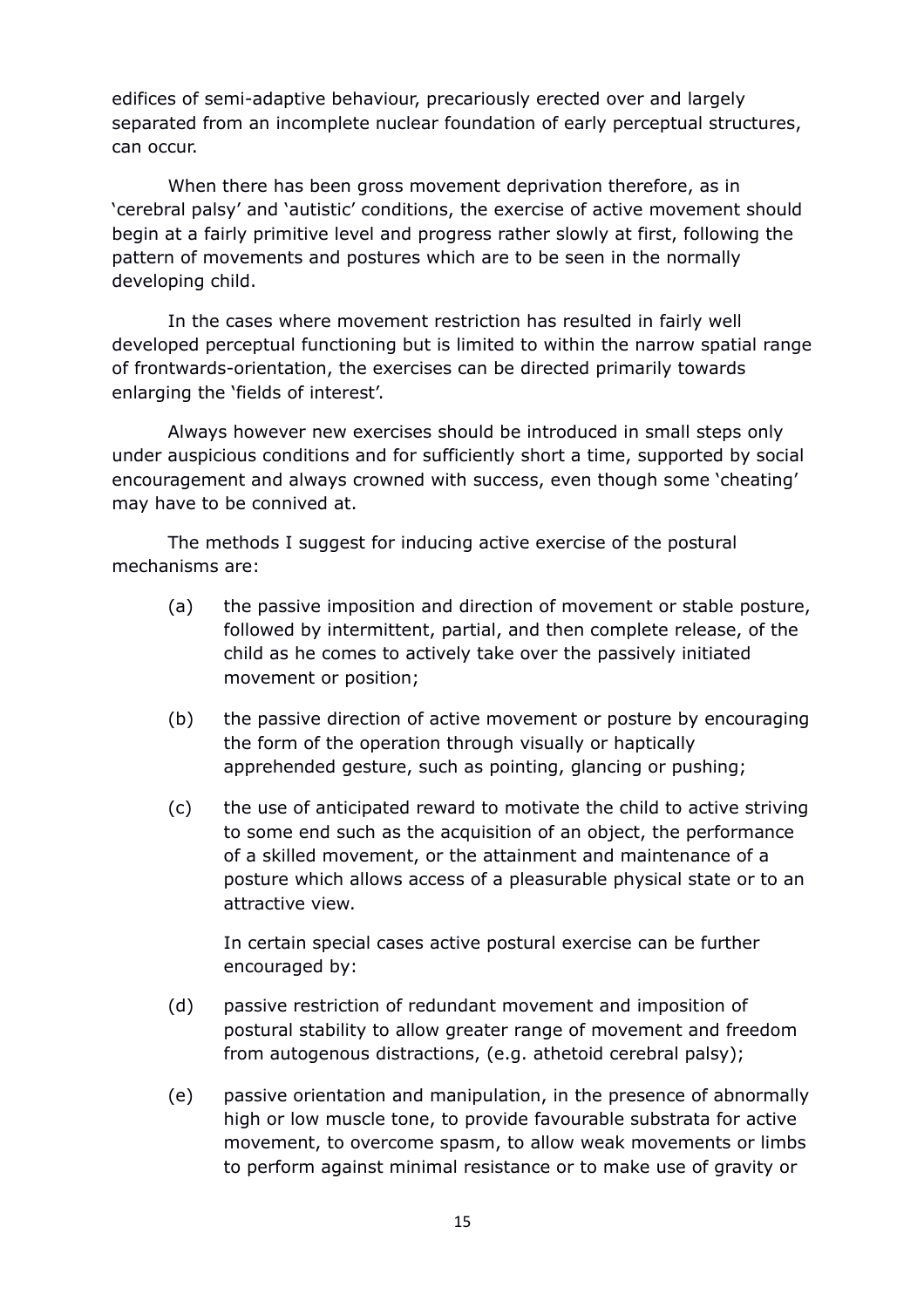joint restriction or spasticity, to utilise an abnormal means to produce a more or less normal end-result.

The sensual pleasure which attends on movement not only rewards the effort and provides incentive to further endeavour, it also leads to a building up of the perceptual processes both directly, as with the kinaesthetic sensations which accompany the activity, and indirectly, as with adventitious sensory stimuli such as conventional speech sounds which may be brought into temporal conjunction with the activity.

# Extending the Perceptual Fields of Interest

Although I suggest that many cases of dysgnosia are postural in that they have an origin in an inadequate developmental acquisition of perceptual experience through the use of exploratory movement, which leads to an incompleteness of the mechanism by which the child apprehends his environment and causes him to neglect a significant extent of bodily near-space, I do not mean to imply that the dysgnosia necessarily arises from a primary movement disorder.

A fairly common and major cause of postural dysgnosia would be a state of diminished affect which, even in the presence of a perfectly normal sequence, or potential sequence of automatic postural reactions, may be inadequate to allow learning at a sufficient rate, under ordinary conditions, to overcome the natural inertial reaction to the progressive impulse.

This state of debility is usually potentiated by greatly reduced social and physical stimulation, particularly during the first year or so, which also results from the diminished affectual response to activity.

On the other hand, I would maintain that there is an important element of 'secondary' postural dysgnosia in those conditions which are associated with primary lesions of the auditory and speech 'pathways' within the central nervous system.

In those cases one would anticipate a neglect of those regions of bodily near-space outside the scope of easy manual and visual access, but without perhaps, the same degree of dysgnosia affecting the other perceptual modalities, as would be expected in a condition of primary postural dysgnosia.

It seems to me, therefore, that extending the child's consideration of the space beyond his forwards-orientated region of interest should be a primary objective in a high proportion if not all cases of auditory dysgnosia, as hinted at in the introduction to this note.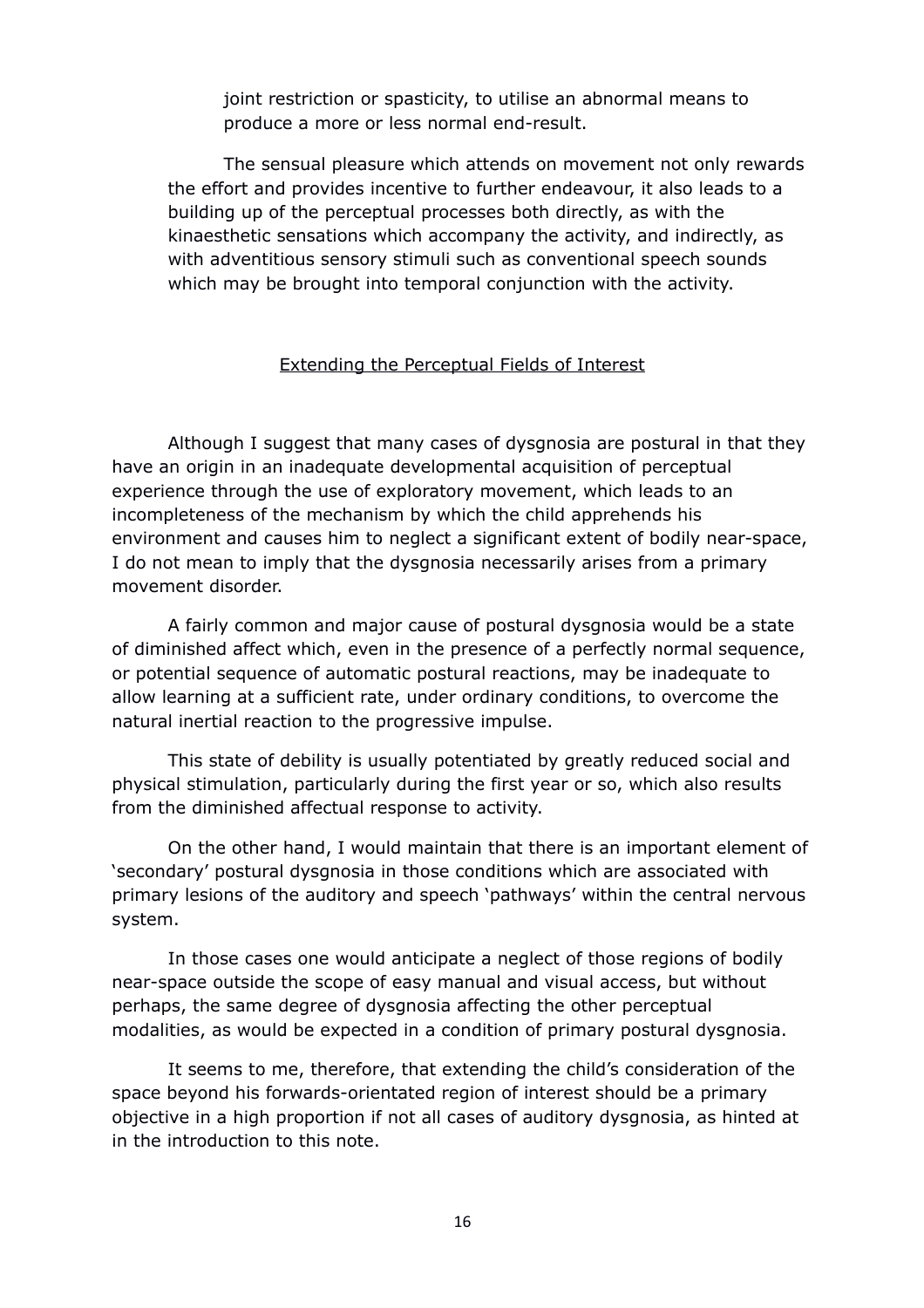As I have implied earlier ("Influence of Postural Anomaly on Perceptual Growth") the lateral 'fields of interest' appear to develop independently as if the perceptions were 'stored' within separate halves of the brain. Only in the region directly in front of the child does it appear that the two halves of the perceptual field overlap so as to merge and permit bilaterally co-ordinated perceptuomotor functioning during the early months.

The forwards-orientation of many of the dysgnosic children may perhaps represent their dependence for active contrast with the environment on a narrow region of biperceptual organisation blinkered by a limbic collar of relatively blank imperception.

This would suggest that the region of perceptual interest needs to be widened not only by attention to lateral extension but also by cross-linked interest between the two functional sides of the body, such as by the active manipulation of one hand within the usual territory of the other, by association between widely separated stimuli, and by rapid transitions of interest between the two sides, etc.

The manner of effecting such a proposal must vary according to the child's age, and the exercise increases markedly in difficulty with the increasing age at which the treatment is instituted.

In the child of six or seven months it is a comparatively simple matter to extend the fields of interest, even in the presence of fairly severe movement restriction, by the simple expedients of passive manipulation; offering objects of tactual or visual interest from a variety of directions once the interest has been aroused; by inducing haptic or visual following in the various directions; and varying and carefully arranging the baby's postural orientation and position in a room. Sometimes much is achieved by having him reversed in his cot or arranging for the cot to be moved to a different position.

Even if the active measures are not instituted until the child is eighteen months or even two-years old similar methods should be successful though they will require much greater application and ingenuity.

With the older child it becomes increasingly difficult to find ways appropriate to his more sophisticated ways to break down the habit which has steadily gelled over the years and even been reinforced by attempts to encourage his interest in sound and speech.

It should, however, be possible to find ways of overcoming the obstacles and even make use of a child's attempts to look at one's face to draw his attention to the sides, upwards, downwards, and to the rear. Talking to him quietly from continually varying close-to positions outside his usual visual range, and offering things during constructive play from continually changing direction, may be sufficient.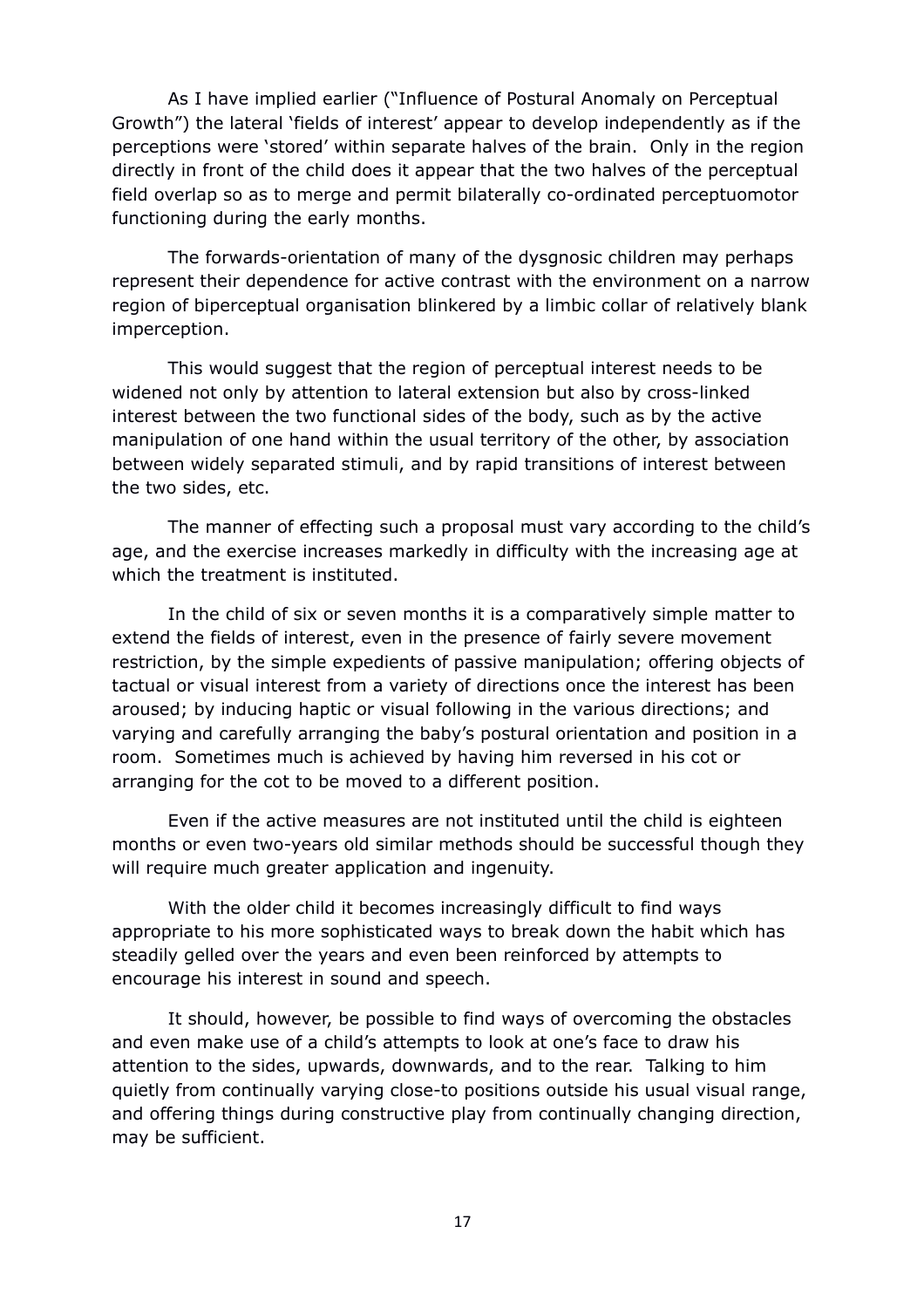Rougher energetic play in which the child is encouraged to twist and turn from relatively fixed positions such as sitting in a chair, climbing on a jungle gym, wrestling or slow motion 'ball games' using balloons, can also provide the means of extending his perceptual fields of interest.

### The Development of Speech Comprehension

It is important to note that although speech is used continually during the various procedures it is not dominant, in that at no time is the child expected to depend on speech, and no attempt is made to have him talk. Speech accompanies or just precedes activity, the child's emotional show providing a meter by which to monitor his level of enjoyment of the activity, and later the speech.

Secondly it must be noted that the method implies a different view of the nature of early speech acquisition from the one which is often taken and the manner of presentation of speech to the child stems from a consideration of the processes, as I interpret them, by which the normal child comes to find symbolic signification in the vocalic and articulatory sounds of others, and so becomes to a large extent subject to and controlled by these sounds.

It is often assumed by those who attempt to impose one of the purely arbitrary systems of speech classification, used for convenience by grammarians, on the early speech and understanding of speech in young children, that early language is acquired in the form of words homologous with those used by adult speakers.

Attempts are made to count 'words' in a child's vocabulary, and it has even been inferred that children first acquire 'nouns' followed in turn by 'verbs', 'adjectives', etc., etc.

As a result of this it would be argued that a linguistically backwards child should be exposed to simple 'substantives', in association with the objects these represent in adult speech, to be used as labels for the objects or pictures of the objects.

The 'nouns' chosen are those which are imagined to appear in the early speech or understanding of normal children, or those which might prove to be especially useful in communication.

It seems to be argued somehow that by isolating each component vocable as a potential auditory symbol, and pairing it in time and location with its intended referend that (a) the naming function of speech is being promoted, and (b) that the process simplifies and facilitates linguistic development in the language-retarded child.

I would deny the validity of both of these arguments as not being consonant with the observed language development of normal young children,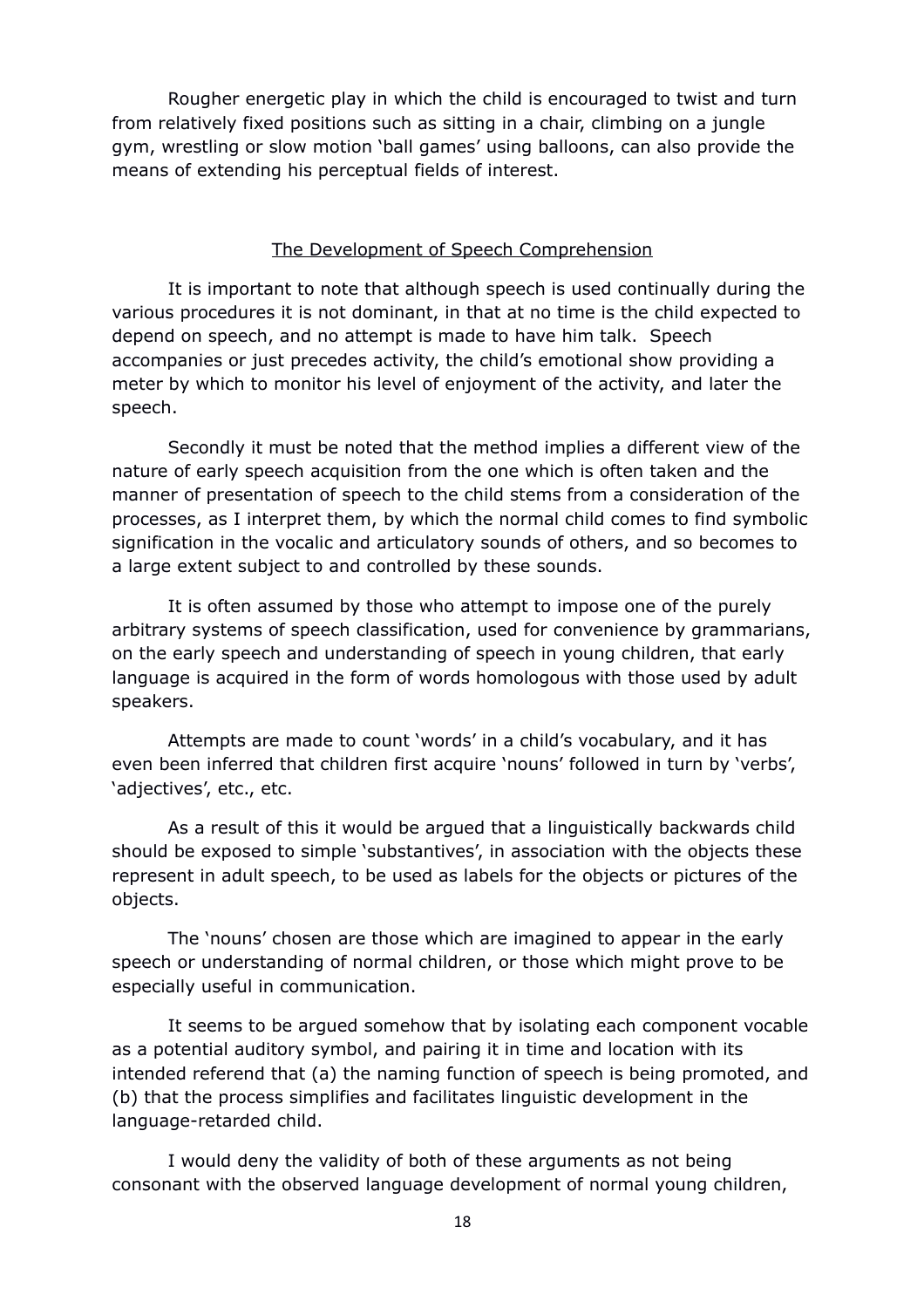and entertain very serious doubts as to their relevance and value in the treatment of linguistically handicapped children.

Firstly, I consider 'naming' to be a fairly advanced linguistic skill and not derived by direct association of word with object; and secondly, I see attempts to tie an isolated and neatly tailored vocable, as a sort of symbol-elect, directly to a referend by simple association not as a process simplification but as a ruthless pruning.

I see no indication from the behaviour of young normal children that early language develops in this way. Even if one argues that such an observation is irrelevant to the case of the 'language disordered' child, the method seems to me to give little heed to the intellectual and emotional status of the child, and to deprive the potential language user of the very aspects and properties, namely, transfer of information and incitement to action, which distinguish the merely consistent responding to stereotyped conventional signals from real versatile and functionally effective language. That is to say direct pairing with an object or picture not only lacks impulsion to effect change but confines the association initially to what is virtually a single reference or image of the referend, instead of exposing the symbol directly to a whole sphere of reference already built up by the child. It appears to be assumed that some sort of secondary transformation, from symbol with unitary intention into symbol with extensive notion sphere, will take place spontaneously.

The use of a non-specific reward, divorced from the satisfaction of particular achievement and the motivating influence of success in communication, seems to me to be a further flaw in the basic argument of some of the standard attempts to induce language function. Responding appropriately to conventionalised auditory signals is not necessarily language, just as talking appropriately is not necessarily speech. It is not difficult, unfortunately, to induce well enunciated 'budgerigar talking' even in singularly backward children and it is commonly to be observed in 'autistic' children; however, I am aware of no evidence to convince me that such direct association conditioning leads towards language function, and I believe that it does not do so.

It is true that once a basic linguistic functioning has been established in a normal child, 'vocabulary', in terms of vocables which can be utilised in the communication system, expands rapidly but not I venture to say by directly linking word to object, at least during the early stages.

It is readily to be observed that such vocables as 'ball' or 'mummy' are used by a young child, with or without tonal or stress variations, to represent many kinds of activity, as, e.g. "That's the ball" (indicative in the logical propername sense – not naming), "Give me the ball", "It's my ball", "Where is the ball?" "Is it the ball you want?" "Yes the ball", etc., etc.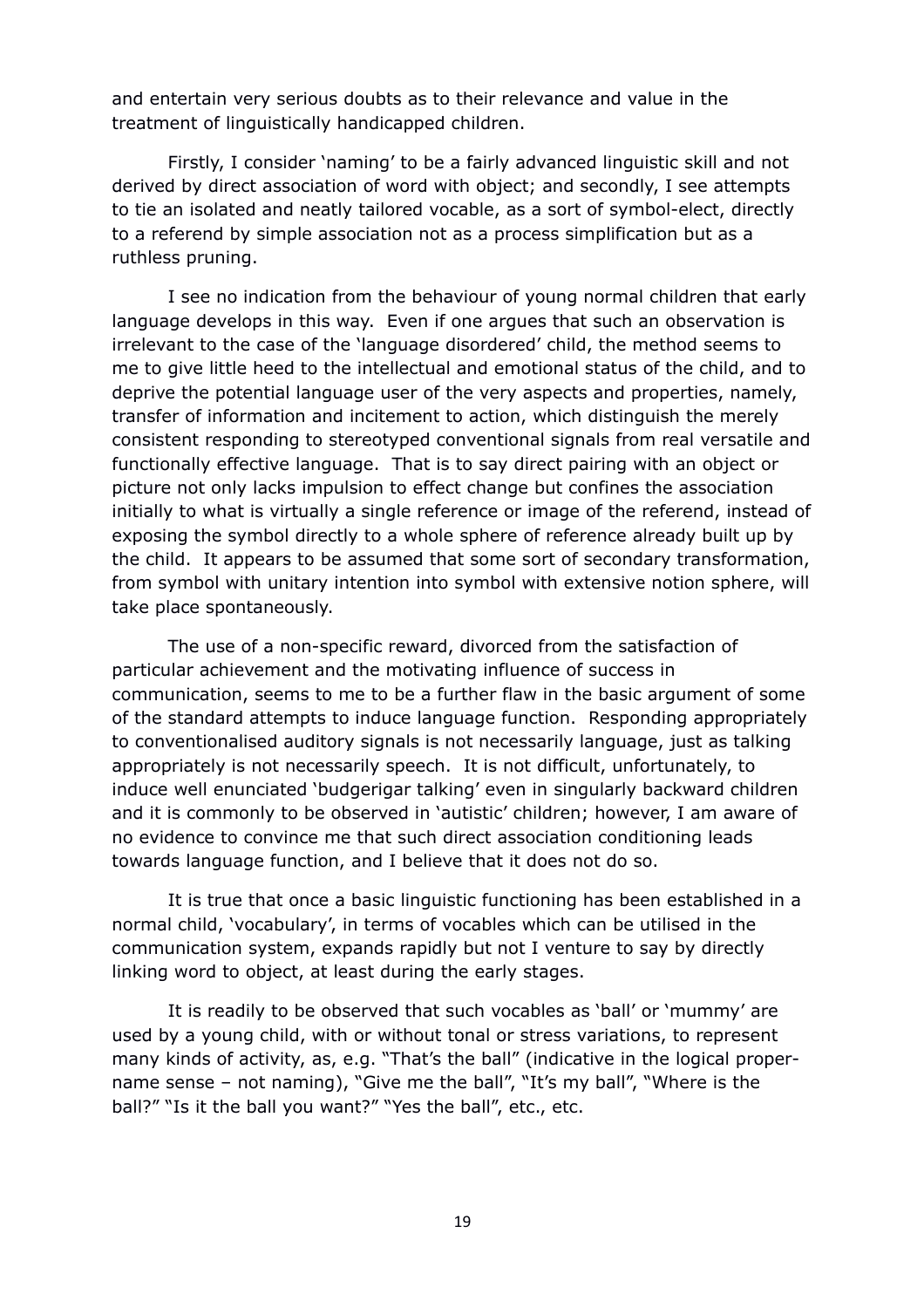The language of young children should not be thought of as partial, immature, incorrect or simplified adult language. The normal speech of a two -years-old child is mature two-year-old's speech.

Tonal patterns (mainly in terms of vowels and diphthongs), rhythms and stresses are almost certainly the features of vocalisations to be first understood by young children as having symbolic signification, and it is these patterns which carry most of the emotional significance and implication at this level of communication.

Early speech seems to me to be absorbed under conditions of directional activity (including postural set) together with a high level of accompanying affect.

It is, I think, noteworthy that appropriate responses to such actioninvoking phrases as 'clap hands', 'how big', 'give me a kiss', commonly figure much earlier in an infant's behaviour (e.g. 8-9 months) than responses to the word 'mummy' (e.g. 9-10 months), and I would venture to suggest that at this stage it is not to 'mummy', the substantive, that the child responds but to 'mummy' the bound component of one or other of a related group of transitive and intransitive 'doing phrases'.

Language has its beginning in activity - predominantly active movement. As with perception generally, movement is fundamental to the growth of auditory perception and upon movement spoken language depends both in a general and a specific way.

Movement is necessary for the direct acquisition of verbal understanding for it is the vocalisations which the child hears to accompany certain repeated activities which are first associated with the activities and come more and more symbolically to represent them.

First is the activity and then the speech, short circuiting, abbreviating, and taking much of the effort out of the demonstration of activities to be mimicked. Gradually it is an engrammatic perceptual recall elicited by the speech pattern which is reiterated in movement and manipulation; and this we call responding to speech.

When I suggest that activity should be an integral part of any technique designed to promote linguistic function in a young or 'non-communicating' child I do not mean simply that one ought or must use activity as part of the programme; I mean that *movement is the essential and natural precursor of spoken language* and that any chance of bringing language to the older alinguistic child rests upon a recognition of this fact.

Speech is not only a substitute for bodily activity – it has grown out of movement.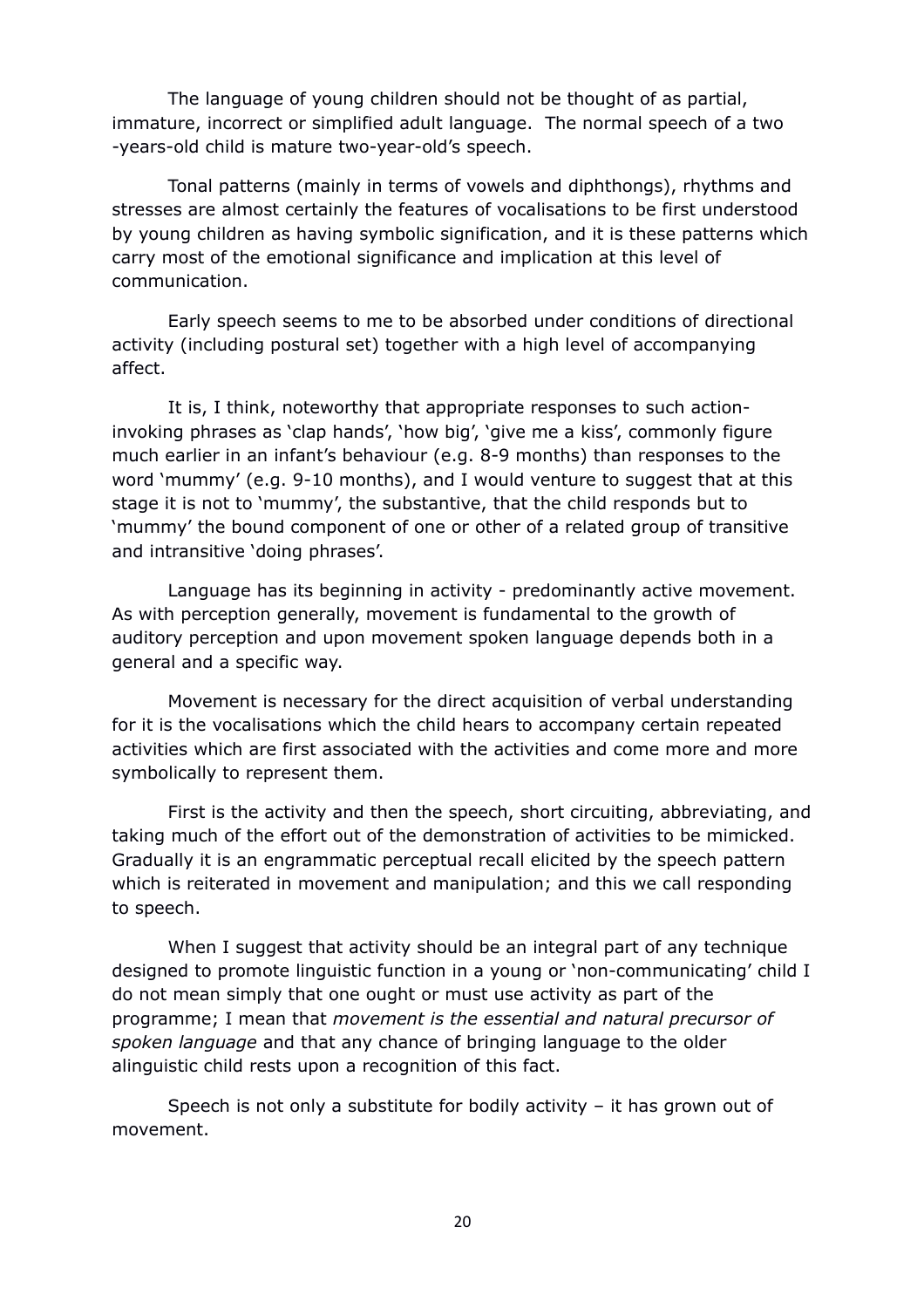It is not my intention to attempt to outline a system for the teaching of language but rather to suggest ways, based on the observation of normal children and children with auditory or speech dysgnosia, in which to encourage the linguistic habit – to introduce the child to the possibilities of communication and control which language brings.

Hence it matters little in the pre-linguistic and very early linguistic stages with a dysgnosic child whether the 'words' used are likely to have an immediate adaptive function in everyday social intercourse. It does not even matter whether the vocalisations used are part of any conventional language system as long as they can acquire symbolic signification for the child.

Thus any classification of speech, from our point of view at least, should be in terms of physical activity. Even the process of naming or labelling with words at first demands an active indicatory function.

The use of language in a 'labelling' or 'naming' function I consider to be a relatively complex abstractive process which can only come when linguistic development is fairly well advanced.

Labelling or naming in this sense is quite different from the mere indicating by means of the 'name' of an object.

This indicative function directs the attention to some region, object or property, being therefore the linguistic analogue of the logical proper name, and its activity-bound nature needs to be accentuated in the early acquisition of speech.

The various injunctive functions require that a child performs some action as 'clap hands', 'So big', 'Give me a kiss', 'Put that in the box', 'Show me the light', 'What is that?'

Indicative functions such as 'That is the ...............' accompanied by pointing later extends to the more complex form e.g. 'It's by the tree' or 'In the box', (can have the form: 'Where is ...............? when intended to indicate a state of uncertainty) or contracts to the naming operation.

There is no fundamental difference between indicative and injunctive forms, for learning that an object or activity is or can be associated with a verbal utterance depends on the active direction of attention towards the object in response to the utterance whilst the early indication that an utterance requires an energetic response is often carried by the movement gesture which accompanies the speech. As for example – "Give this (or 'the ball') to Mummy" is spoken together with handing the article to the child so that he discovers that the sequence of his being handed something accompanied or followed by speech usually requires action of some sort. The 'key' element of the spoken sequence (in this case 'Mummy') can now give direction to the operation, which can if necessary be further reinforced by gesture or glance so that simply handing an article to the child comes to imply 'do something with this', to imply that an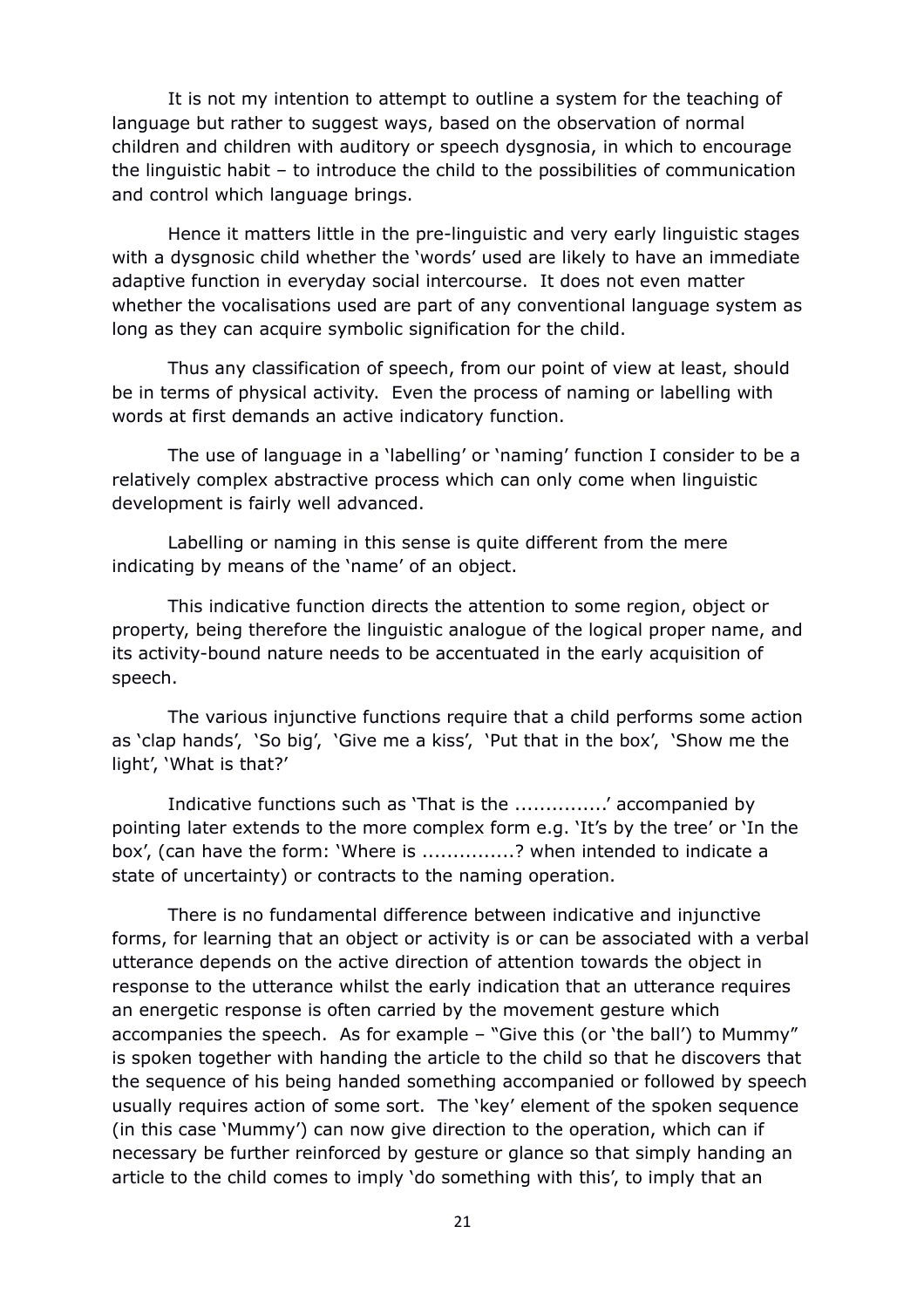operation is required of him. This is further reinforced by such forms as "Put the ........" or "Give this .........." which gradually inherit the more specific significations which become induced in them.

That an understanding of speech is dependent, in the first instance, on its association with activity is no more to be doubted than the importance, especially during the early stages, of environmental context in supplying necessary categorising and defining clues, in directing the attention and encouraging appropriate postural set.

At the earliest stage the speech is narrowly confined to, and supported in conveying information by, a situational context. For example, 'Come and sit up' might be meaningful for the young child if the table has recently been laid, there are smells of cooking in the air, or his tummy indicates a need for refreshment, but elicit no clear outward response without these indicators of an approaching meal.

At nine months a child may respond identically and appropriately to 'clap hands' and to /  $\vec{x}$   $\vec{x}$  / or / $\vec{x}$   $\vec{x}$  / if spoken by mother on whose lap he is sitting whilst father is within view, but not under other circumstances.

A month later he may respond under less set conditions and soon may not respond regularly to less than the correctly articulated sounds.

These points might be further illustrated by a consideration of the early growth of an understanding of those linguistic structures which parallel and describe the operations and states of positional relationships (acquisition of prepositional understanding) as I interpret the process.

In a relatively analytic language such as English I see such structures, which might loosely be called predicative, as being more representative of linguistic prowess in the young child than mere size of vocabulary. This sweeping statement becomes less and less approximate as language develops and becomes functionally less and less divisible into predominantly lexical and predominantly syntactic elements.

It is suggested that at some early stage a substantive embedded in a short injunctive utterance and used by an adult may be understood by a child to indicate or refer to a particular referend whilst the verbal context represents "meaningless" noise for him. Any further implications about operations to be performed on that referend must be understood from situational clues, gesture, and a statistical knowledge of the probabilities concerned.

At this stage the response varies not at all whether the full utterance, the substantive alone or together with voiced jargon is used. The word order is irrelevant but the emotive features and stress patterns are already important.

For example a fourteen months old child might be handed a ball with the instruction: "Give the ball to Mummy". That the child takes the ball and hands it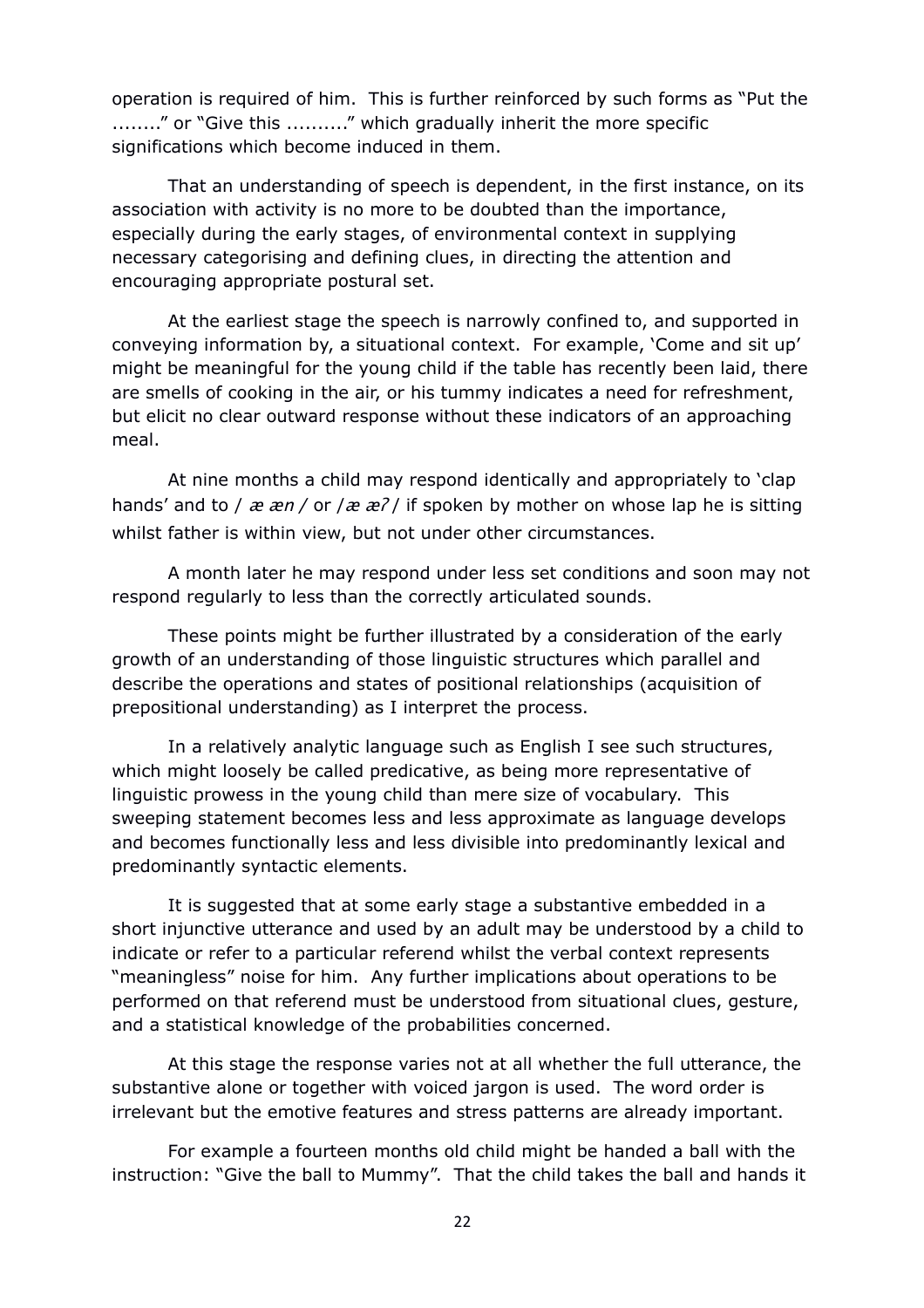to his mother cannot be taken to indicate his understanding of the lexical elements and syntactive construction of the utterance in this particular situation. It is only required that he recognise the vocable "mummy" under these conditions as indicating a particular person and the implication that he should is something with the object he has been given.

Thus the single word "mummy" is all that is necessary to produce the required response under these conditions.

Likewise: "Put the ball (it) on the chair" said under similar circumstances would tend to result in the proffered objects being brought into apposition with the referend of the substantive "chair". Statistically the operational relationship described by "on the chair" might well be a more probable choice than that described by 'under', 'in front of', 'beside' or 'behind the chair' and therefore the likely one to be adopted by the child. At this stage although the preposition may be present it carries no information.

The first linguistic element capable of implying the positional relationship is the action word or phrase which comes to express linguistically the physical displacement or instructive gesture of the earlier development.

Now the nature and direction of a positional relationship (prepositional understanding) is implicit for the young listener in certain verbal phrases as a result of their repeated usage in fairly restricted contexts and where situational clues continue to be abundant.

Thus most prepositional relationships would appear to be implied by certain verbal forms and are at an early stage in the development of verbal understanding 'tied' fairly intimately to particular actions such as: 'jump over', 'hide behind', (association pointed out to me by Dr. Angela Broomfield) 'go round (behind)', 'sit down', 'stand up', etc., or more loosely such as 'put .....', or 'lock.......', where understanding of the actual prepositional relationship is more dependent on the context.

Gradually as auditory memory and sequencing facility develop, and the ability to handle more complex sequences becomes sophisticated, meaning is induced by the listening child in the prepositional clause.

At first meaning or signification is understood from the complete phrase or phrase-word as the word group as a whole becomes imbued with the implication of prepositional relationship. At this stage we might say that in the decoding process the preposition is 'tied' to the substantive or to a number of substantives.

The more varied the substantive combinations involved the sooner the signification denoted by the preposition, when transferred in novel combination to another substantive, is comprehended.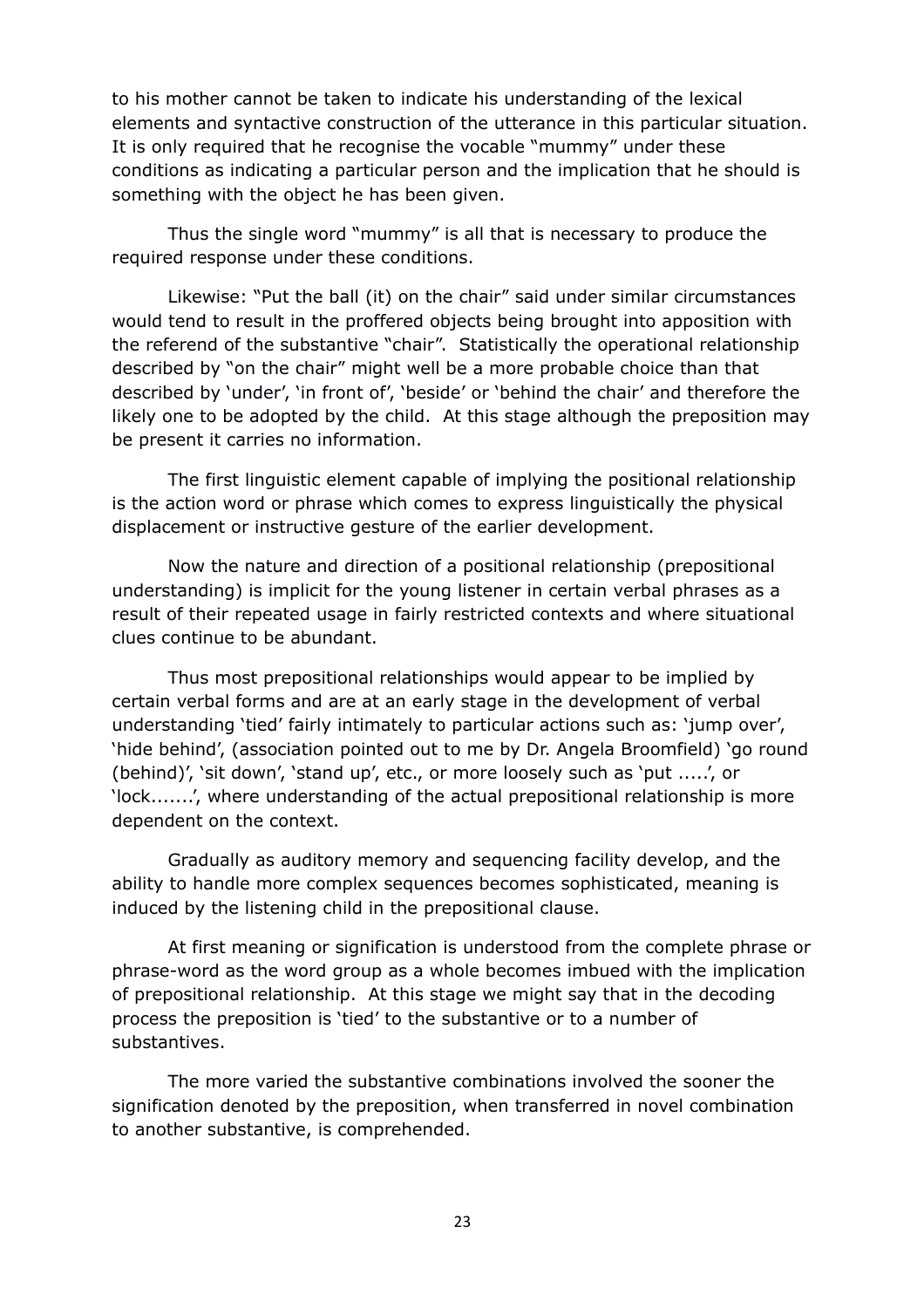Such phrases as 'sit on your chair', 'put your feet under the table', 'throw that in the bin', 'going round the corner', etc. may early tie verbal elements such as 'in', 'on', 'under', or 'behind' etc., to particular substantives in association with elements signifying actions so that concrete linguistic concepts, such as 'on the chair', may become recognised as complete units by the child some time before a phrase such as 'on the house' is recognised as a whole or is capable of being understood in terms of its component words.

In the meantime the meaning induced in the prepositional noun clause condenses towards the 'preposition' where it becomes more flexible and capable of use with a larger number of different substantives. In this way the preposition acquires a more individual importance in conveying information about relationship thus freeing the other lexical elements for use in increasingly varied syntactic combinations and allowing them to assume more extensive and versatile roles.

The preposition comes eventually to be understood in abstraction, its meaning being readily comprehended in any context.

The criterion of mature use of the preposition from this particular point of view would be the ability of the child to correctly recognise and respond to it in any appropriate context, that is to say it has acquired infinite transferability.

The preposition continues to evolve beyond this stage and become imbued with a wide range of subtle shades of meaning according to its interaction with its lexical, syntactic and suprasegmental phonemic (e.g. emphasis, intonation, etc.) context.

### Encouraging Linguistic Function

When attempting to initiate and foster the spirit of language in the alinguistic or linguistically backward child it is necessary to couple speech with the activity it is to describe, replace or invoke, and under the most suitable conditions.

Naturally a lexical candidate for an injunctive function should supervene at a suitable time interval prior to the action with which it is to be operationally yoked and this is the manner in which speech must generally be used; however, it is also effective in practice to use repetitive speech simultaneously with repetitive activity.

It is also convenient sometimes to follow an accomplished action by descriptive speech and although probably not leading directly to meaningful associations in the early phases it helps to make up the linguistic environment.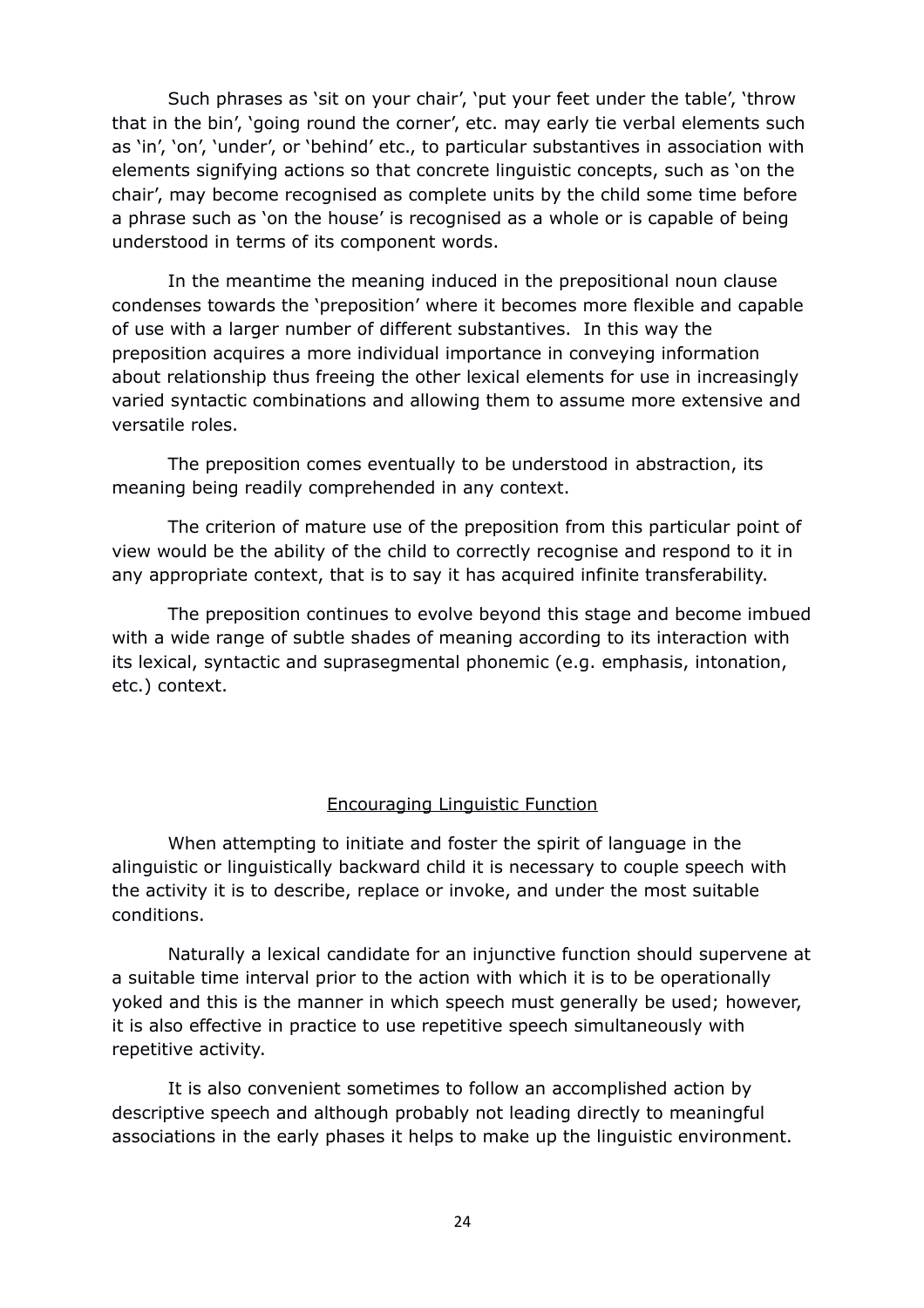The speech whilst inviting responses should not be allowed to demand one and no attempt, other than a minimal delay following a verbal command, to deliberately test language function should be made lest anxiety be introduced. It is important, therefore, that as far as possible every command is reinforced by its being followed by the action.

The two main methods to be used in encouraging interest in speech involve its use in association with (a) 'passively imposed' activity or (b) anticipated imminent action, either fortuitous or contrived. The methods may be applied casually whenever an opportunity presents itself during the day, and also at times under more organised and set conditions.

This might be an appropriate time, before going on to outline some practical details, to point out a major pitfall which is too readily neglected and which I find to be one of the greatest stumbling-blocks to progress when working through the agency of a parent, or even a teacher sometimes.

One form of response a child can give, which is useful in its correct place, is the vocal response.

In its earliest stages this will take the form of echoing the speech of others so that vocal utterance is responded to by an attempt at repeating the vocalisation.

Unfortunately the delight at hearing the speechless child 'speak', as occasioned by a deep and powerful biological need and expectation of speech from a child after the early months, can seduce us towards encouraging echoing responses from the child at the expense of his deriving real understanding from speech.

If he is rewarded for the reproduction of the vocalisation, which he may find easier than interpreting its meaning, he may well develop high grade but non-linguistic 'budgerigar talk' and fail to realise that speech requires adaptive action.

Not only is following such a wayward course a waste of time and effort, it may also seriously impede linguistic progress and can readily lead to severe emotional upset when attempts are made to redress the situation at a later date.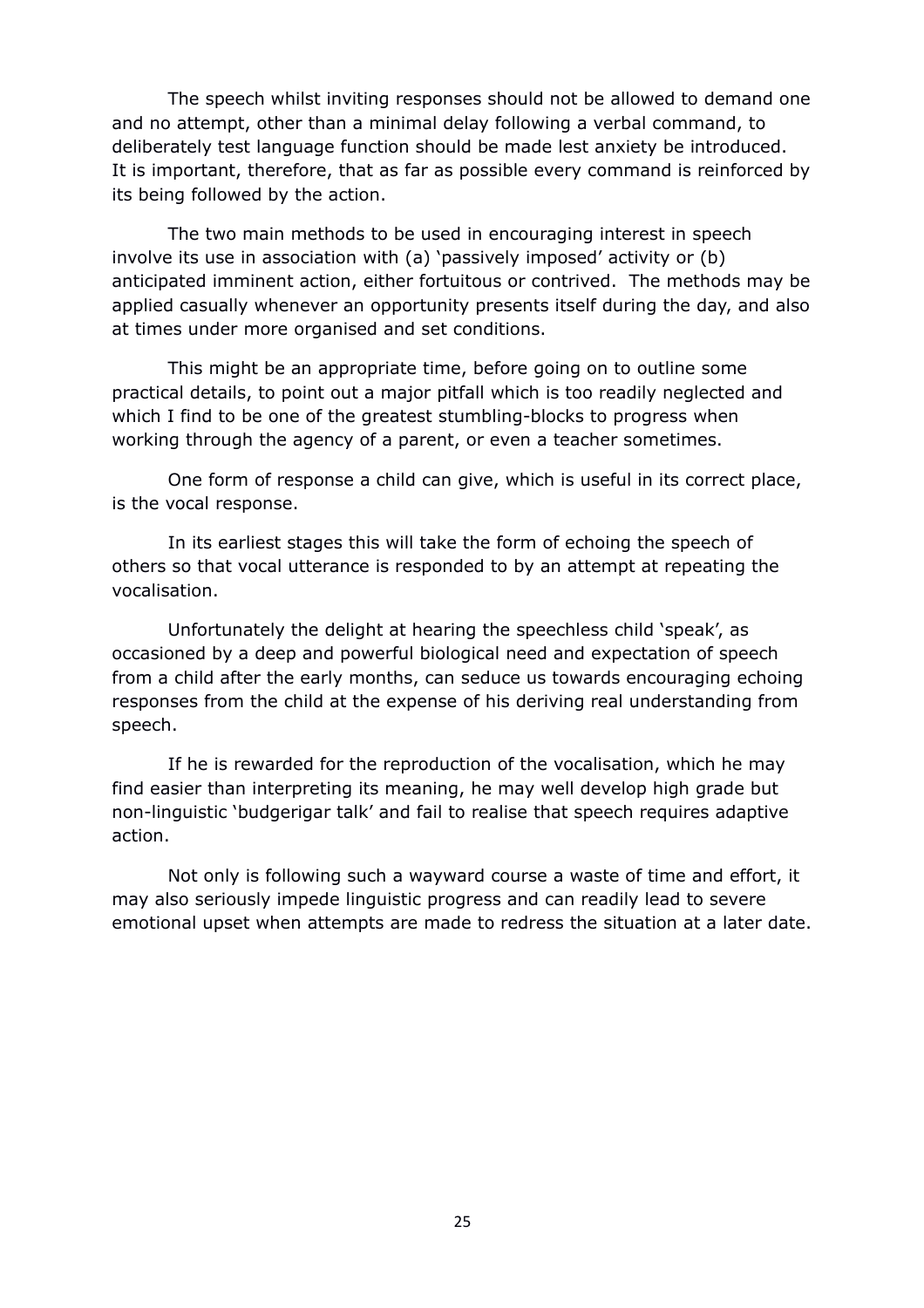| No relevant linguistic understanding                                                                                                                                                                            | No recognition of required response.<br>Objects simply taken and brought<br>together spontaneously.                                            |
|-----------------------------------------------------------------------------------------------------------------------------------------------------------------------------------------------------------------|------------------------------------------------------------------------------------------------------------------------------------------------|
| No recognition of relationship between<br>objects other than that there is one<br>(approximation).                                                                                                              | Recognition that action is required.<br>Proffered object approximated to named<br>object.                                                      |
| Non-linguistic information suggesting or<br>indicating a relationship.                                                                                                                                          | As above but with contextual clues and<br>memory statistics guiding - establishing<br>the character of the particular spatial<br>relationship. |
| Early linguistic information about<br>relationship.                                                                                                                                                             | Verb (with prepositional implication) +<br>noun.Preposition present<br>prep<br>but redundant                                                   |
|                                                                                                                                                                                                                 | e.g. "Hide behind (behind)<br>object".<br>"Sit down (down)".                                                                                   |
| 'Verb' with implied 'preposition' induces the condensation of<br>preposition-substantive phrase-words.                                                                                                          |                                                                                                                                                |
|                                                                                                                                                                                                                 | Verb<br>preposition<br>$^{+}$                                                                                                                  |
|                                                                                                                                                                                                                 | substantivee.g. "look - - - under - - - - the                                                                                                  |
|                                                                                                                                                                                                                 | "look -- ----- under the<br>chair".                                                                                                            |
| Phrase-word consisting of preposition 'tied'<br>to the substantive. Preposition not<br>'understood' in abstraction and not<br>transferable to other substantives. New<br>phrase-words may be readily learned at | chair".                                                                                                                                        |

Preposition understood in abstraction as representing a relational concept. Comprehensible in any context, e.g. 'under', 'on', 'behind', etc. are recognised as representing relational concepts of 'under-ness', 'on-ness', 'behind-ness', etc., and as symbolising a positional relationship between two or more objects, substances, qualities, etc., the 'sense' or direction of the relationship being given by the word order.

this stage but the relationship not

transferable.

Extension and differentiation of connotation of prepositions.

Verb preposition substantive Abstracted connotation of preposition gives preciseness of meaning to the complete phrase

Behind ............. obscured by ............. beyond ............. coming after, etc.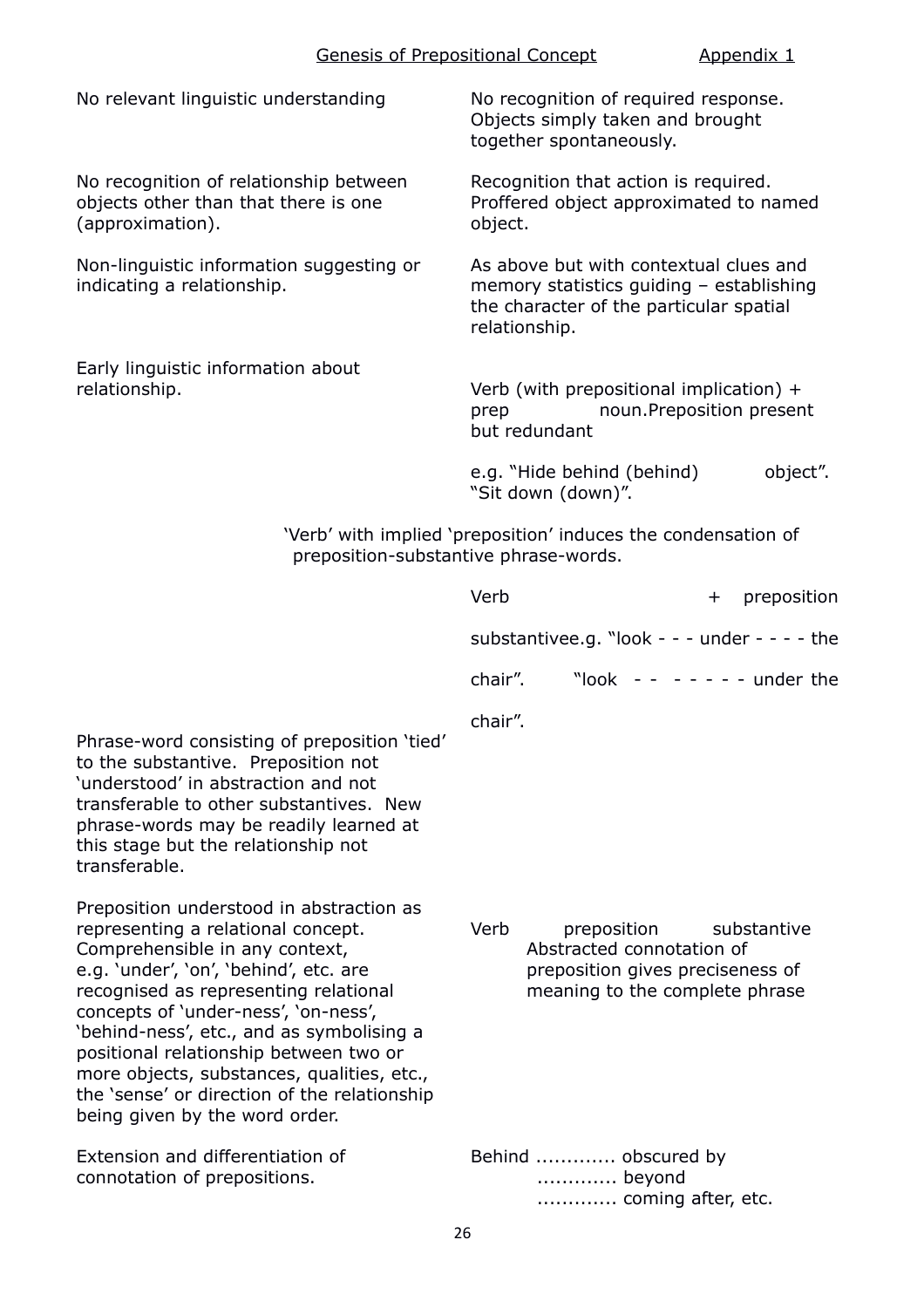# Genesis of Prepositional Concept **Appendix 1**

Under ............. lower than ............. sheltered by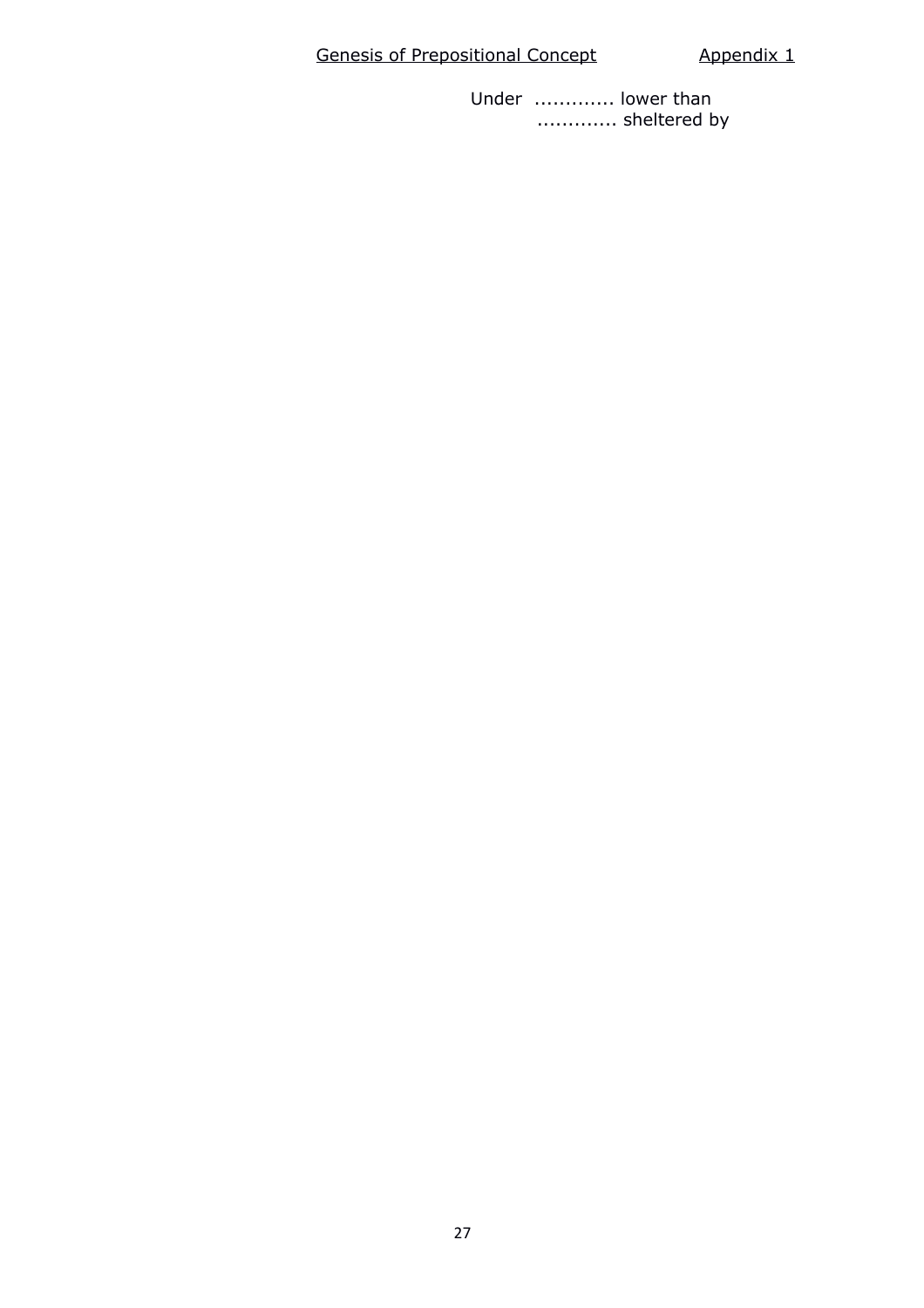# Perceptual Exercising in the Remote or Distractable Child

Any attempt to encourage learning in a remote, anxious or highly distractable child in a formal manner requires involving the child's attention and interest in a balanced sort of way, approximating as nearly as possible to the normal social interaction between a child and others. Any special emphasis on a particular perceptual modality or department of learning then requires being integrated within an all round or holistic approach, and artificiality avoided as far as it can be.

Routine drilling or repetitive exercises as such have little or no place in the education of the backward child; however, the principles of repetition and routine may be utilised effectively and certain basic methods or techniques can form a skeletal structure for extremely versatile modes of promoting social and adaptive progress.

An approach which resembles, at least superficially, techniques which are widely practised in the education of young pre-school children, I interpret and use as follows:

The first object is to establish a direct multichannel communication system with the child which can be set up quickly and without undue effort. The channels should be as noise-, and equivocation-free, as possible.

Secondly this communication system should be utilised frequently and regularly to facilitate learning in the child by feeding stimuli to two or more of the sensibility modalities simultaneously (or in some other appropriate time relationship).

'Equivocation' is reduced to a minimum by making the channel as short as is feasible and, where necessary, using prosthetic means (spectacles, sound amplification, etc.) to ensure that information losses are as small as possible.

'Noise' is also reduced by keeping the channel short, by reducing ambient stimulation (tactile, kinaesthetic, auditory and visual – olfactory and gustatory) to a minimum, and by imposing restrictions on the movements and orientation of the child.

A room should be selected that is fairly large and as empty as possible. All pictures, toys and other objects should be removed or adequately covered and kept out of reach. A well padded, carpeted room, is ideal and as far as possible it should have a low reverberation time and be isolated from external sounds.

Visual distraction ('noise') may be further reduced when required by the use of a shaded low-power lamp hanging low from the ceiling over the spot selected as the working area. This puts most of the room in shadow and concentrates the visual attention within one small region.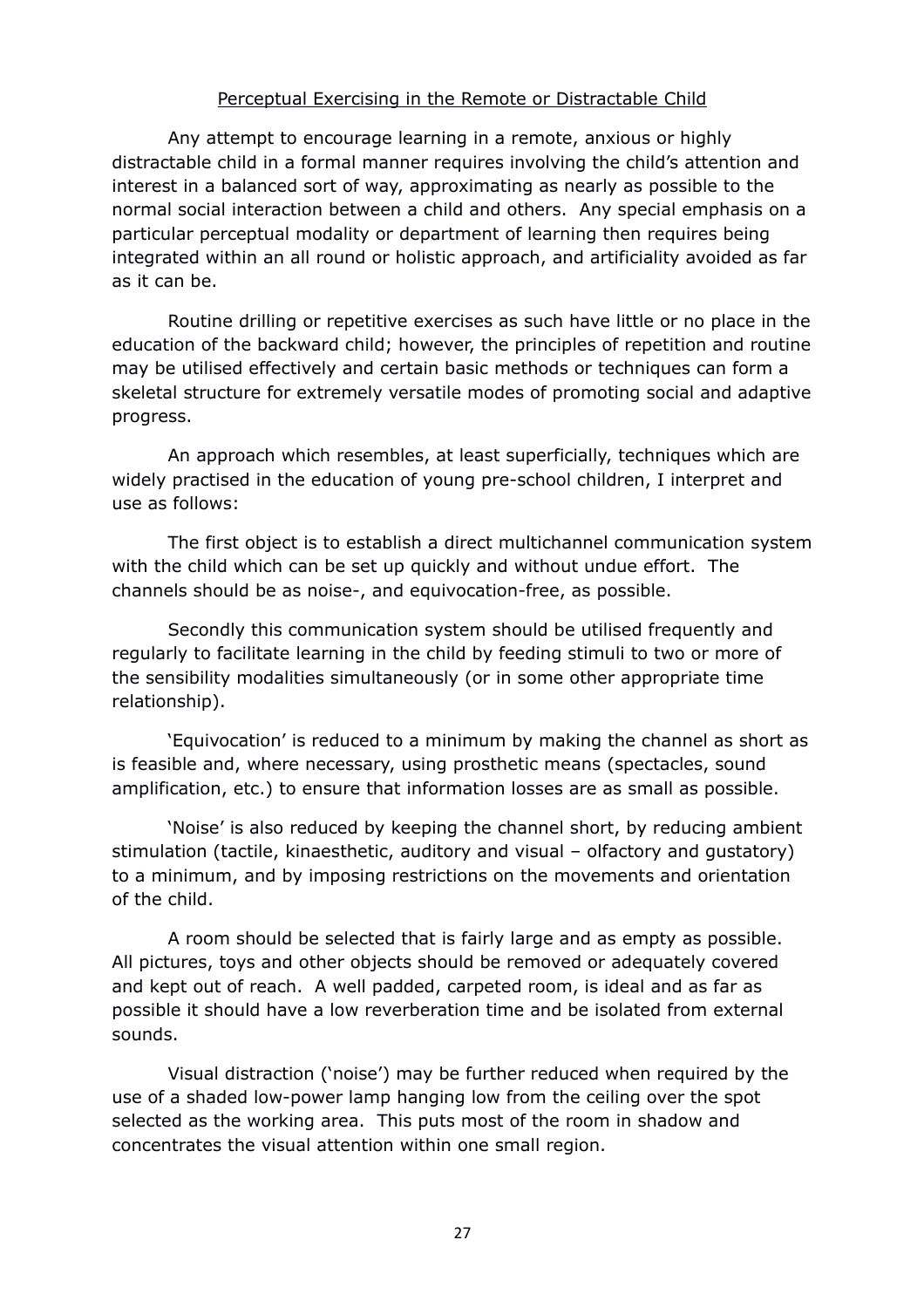The child should be taken into the room – with the lights on at first if this is thought desirable – and allowed to do as he likes under the limiting conditions as he accustoms himself to the environment.

Depending on their age, development, state of activity and fatigue, mood, etc., the actual teaching situations available fall into two main categories:

(a) The 'free-range' situation. Accepting whatever opportunities, as regards region of the room and orientation of the child, present themselves no attempt is made to restrict the child to one place for more than 30 seconds or so at a time.

Using the 'free-range' situation one or both of the general techniques referred to earlier may be made use of, namely:

Passively introduced active exercises using close-contact passively imposed movements when and wherever possible, and

Anticipatively induced active exercises using both adventitious and contrived anticipated opportunities.

# To set up the communication channel for the free-range situation

Social overtures are made to the child until sufficient rapport is built up to allow physical contact without inducing anxiety. The region of the room which is chosen is largely immaterial but it may be wise with some children to remain close to a parent in the early stages, whilst for some activities a well illuminated area is preferable.

A small chair or even a table may be made use of as apparatus but not consistently or with the same restraining purpose as in the 'battery' situation.

(b) The 'battery' or table-and-chair situation. Confining the child for several minutes or more to a particular location and postural orientation means that relatively concentrated periods of perceptual exercising are possible at an appropriate stage of development.

Again, the general techniques of passive introduction and anticipative induction to active exercise are equally applicable to the 'battery' set up; however several extra items of apparatus are required.

A low table and two chairs of appropriate size for the child and 'teacher' are provided and a cardboard box for ("toys") play materials, which is of adequate size and depth to contain all the apparatus needed but small and light enough to be continually held on one's lap or in one arm without fatigue. When necessary further materials may be kept in a discreetly situated cupboard inaccessible to the child and into which he cannot see without the help of the teacher. The child never sees directly into the box which contains materials and objects not normally available to the child at other times.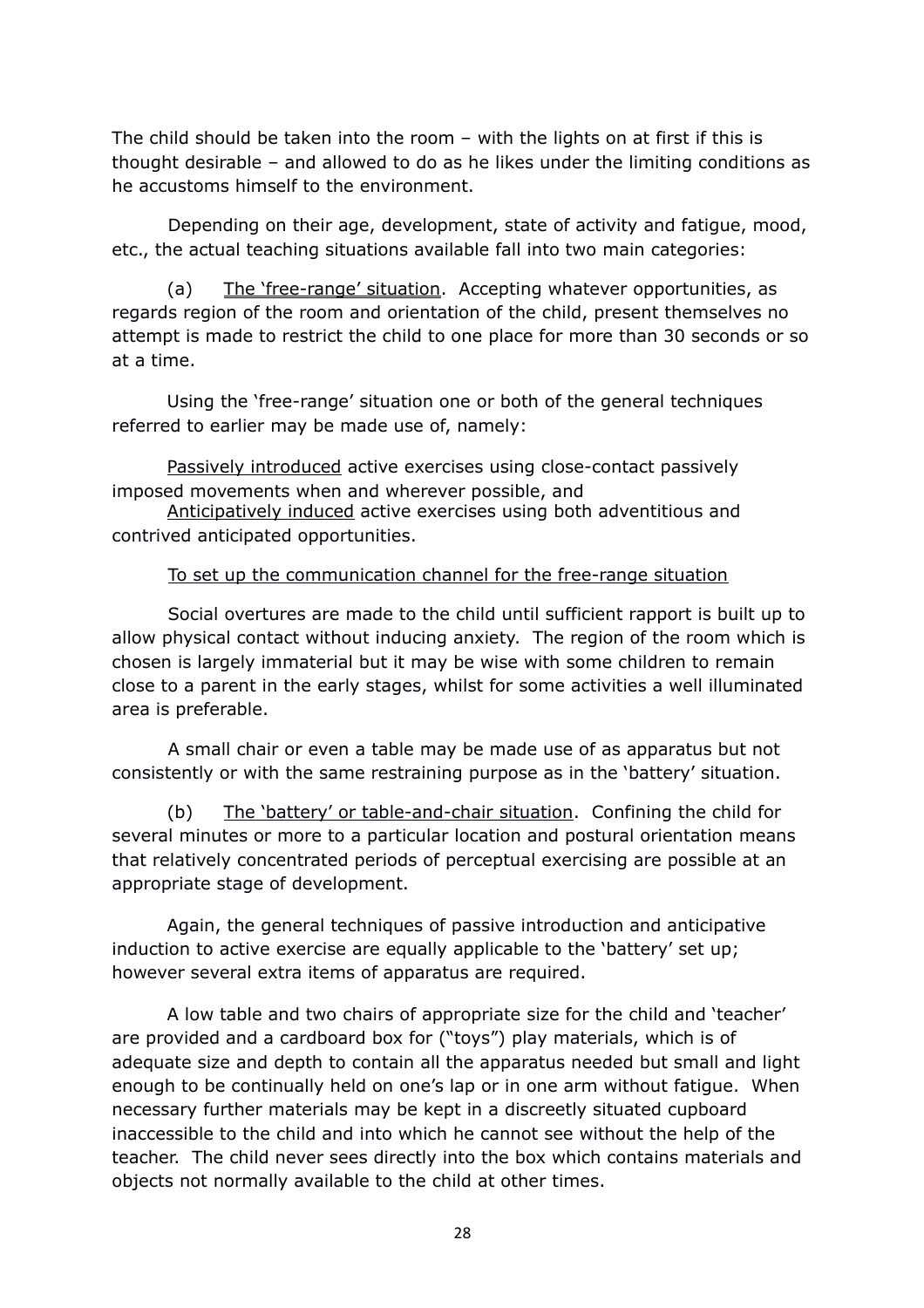# To set up the communication channel for the 'battery' situation

The ease with which the channel is set up will depend largely on the age, ability and condition of the child.

Some children will go almost at once and set themselves down at the table whilst others – particularly those for whom such a technique is particularly required – will wander or rush about the room.

As soon as the child has exhausted the novel possibilities of the room, or after a short delay in the case of a hyperkinetic child, an appropriate toy or piece of apparatus is produced by the teacher who sits himself at the table on a low chair or if necessary on the floor, initially perhaps at the opposite side of the table but subsequently to the side and slightly behind the child's chair. Some phrase such as: "Have you seen this car John? You can come and sit down and we'll play with it together," may be used to attract the child's attention, whether or not he understands or even attends to speech. If necessary the toy may be played with on the table in an acoustically or visually noisy manner to gain his interest. If this gambit fails to bring the child to the table it may be necessary to noisily rake about within the box and perhaps produce another object after slight delay.

If the child comes to seat himself at the table he should be rewarded verbally and with a smile and allowed to handle the materials under control whilst he sits at the table.

If the child attempts to pick up the toy without sitting down or reaches for the box these are gently but firmly withdrawn whilst it is made clear by speechaccompanied gesture that there is no reward without compliance. "You sit down in your chair and then we can look at this together".

Any rising from his seat to reach for the box is countered by withdrawing it and insisting upon the child's sitting down and drawing his chair close to the table.

Sometimes it is necessary initially to carry a child to the table on which a toy has been left and to seat him in his chair. However this should not be done after the first few minutes have elapsed even though complete success in establishing the set-up may not be achieved in the first or even the first three or four sessions. No attempt to woo the child by direct promises or pleading etc., except as has been suggested should be tried, neither should more than occasional overt interest be shown in the child who is not complying. He should then be studiously ignored under these circumstances whilst visual and auditory stimuli are generated provocatively as bait.

This often requires a great deal of patience.

As soon as the child complies with the rules he is allowed to play with the apparatus but always under control.

In time the child becomes conditioned to this formal play situation in which he gets maximal benefit – reward and liberty – only when he obeys the rules.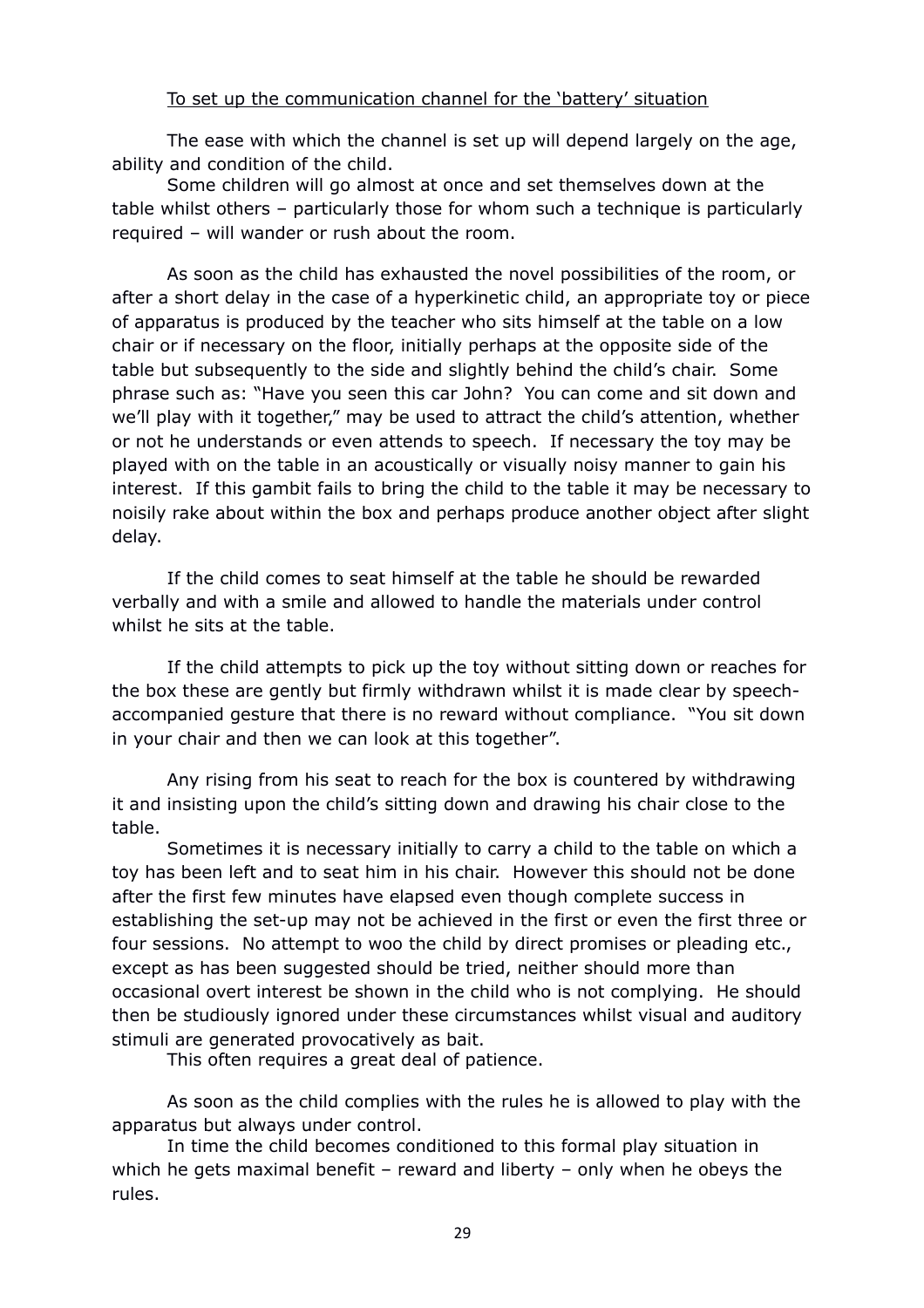Eventually he may run to the table and sit down as soon as he is brought into the room or he may respond to an injunction such as: "Bring your chair and sit down and we'll look at these things."

It is of the utmost importance that one is unremittingly consistent in everything and every way, for any lapses such as allowing materials to be taken away from the table (during the early sessions at least) will interfere with the control, induce emotional insecurity, impede learning and generally interfere with the efficiency of the system.

In addition to this set-up I often find that instructions uttered in a 'serious' and commanding tone of voice facilitates the procedure, especially in overactive children with some understanding of speech; however, connected speech is used to accompany the activities, and to 'name', draw attention to, indicate, question, command and describe throughout the work.

When all this has been accomplished successfully a short direct channel has been established with the child. By arousing and maintaining his interest he is brought close to and facing the sources of stimuli one wishes to feed to him, whilst he can be spoken to from the side without the possibly distracting continual view of the teacher's articulatory movements.

By reducing ambient distractions as far as possible, by limiting his own grosser activities and orientating him in a relatively set basic posture it is possible to focus his attention on the haptic, visual, auditory (and where necessary olfactory and gustatory) properties of the materials and their manipulation whilst he is simultaneously readily accessible to verbal, gestural and more directly emotional stimulation, as reward from the teacher.

This positional and social relationship however does more than give access to learning situations, for the very responses in the child which bring him to the table and orientate him satisfactorily by arousing his curiosity and interest and maintaining his attention, are also those which, by inducing unsatisfied appetites, motivate exploration and experimentation and facilitate the learning processes.

### Reward

This has been referred to briefly and will not be developed here; however I would repeat that as far as possible the reward should consist in the child's enjoyment of the activity itself or the success of achievement realised through the activity. In addition to these specific rewards it is necessary to establish a form of non-specific reinforcement as a vocal show of approval which can become linguistic. This reinforcing tool should be used with considerable caution, however, for it is only too easy to institute unprofitable or even obstructive habit patterns, some of which, such as non-linguistic speech, may be misinterpreted as adaptive.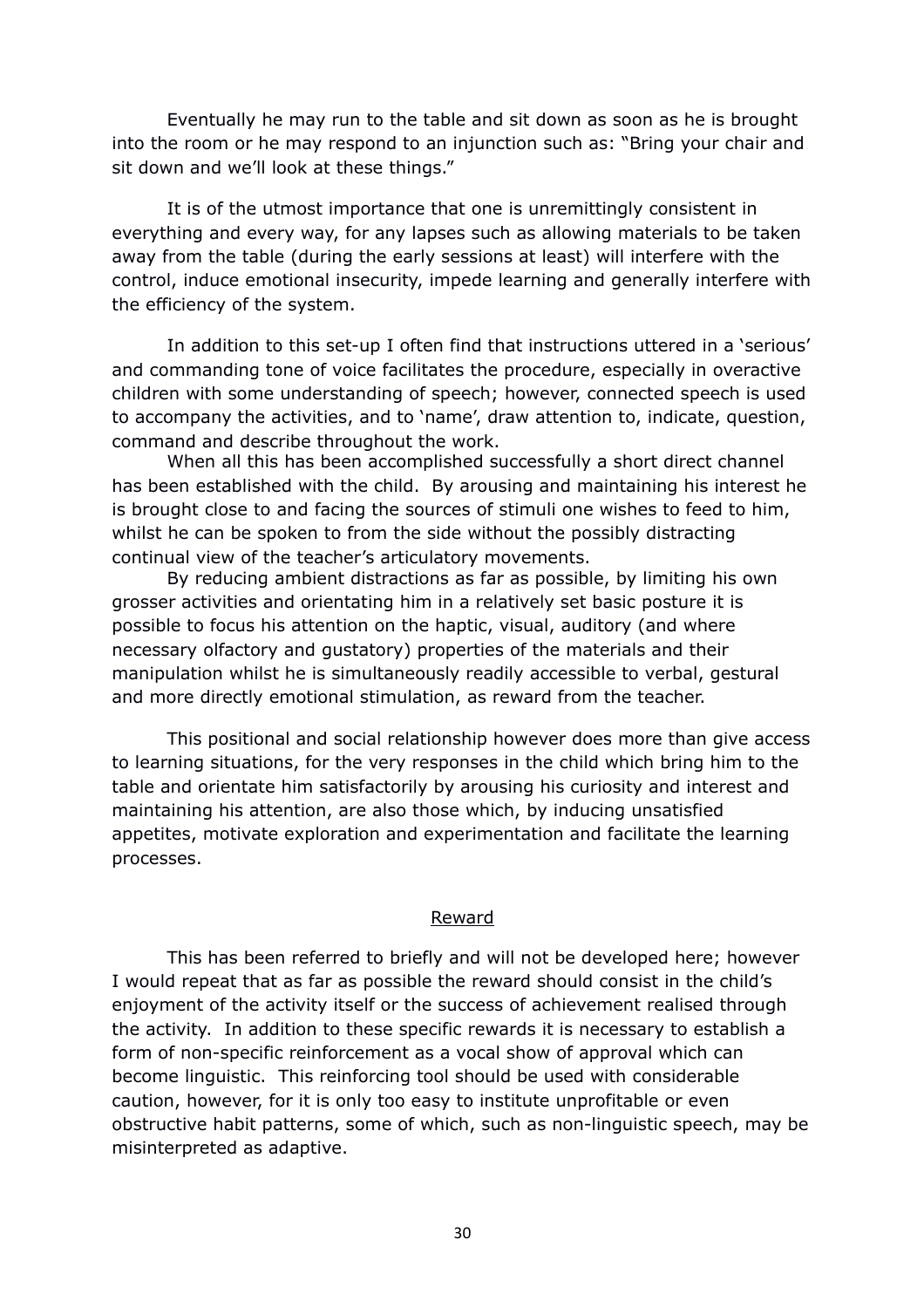The materials and exercises offered to the child will, of course, depend upon the individual child, his specific difficulties and level of functioning.

The appropriate material, complexity of activities, the rate and manner of change with time, will need to be estimated initially, tested by trial and error and be subject to constant modification and revision according to the behavioural response of the child and the way in which this is interpreted. Such control can be very difficult and may severely tax the ingenuity of the teacher.

With, for example, an autistic and generally under-responsive child who is able to attend for at least a few seconds together, one might explore the variety of objects and movements which capture his attention and interest even if only for a fleeting moment. Having learned something of this one could attempt by careful manipulation and alternation and substitution of stimuli to extend the multiplicity of successful stimuli and the duration of concentration of interest.

Social interaction may be encouraged by effecting an interest in circular chains of behaviour which require the intervention of a second person as a necessary link so that the child may be obliged to offer or demand the attention of/behaviour/activity from another in order to satisfy his needs. This may be simply the retrieving or replacing of a deliberately displaced object, or the rebuilding of a structure or the re-articulation of jointed apparatus, but should lead to a social inclination on the part of the child to approach the 'teacher' to request assistance.

In this way simple social games may be evolved and with them greater and greater social responsiveness associated with increasingly appropriate emotional reactions.

Of course it is undesirable to have the child sitting at a table longer than is necessary, either at any one time or beyond the stage when such a restriction is no longer essential for maintaining an efficient communication channel.

Many important activities are outside the scope of the highly restrictive table situation; however the establishment of an obedience to certain basic rules which brings with it an optimal balance of individual liberty and efficient learning is most readily brought about in the first instance by confining the scope of activities within a small universe. As soon as possible, but not before 'correct habits' are firmly established, the range of activities and availability of space is enlarged, extended and developed to everyday environmental proportions.

### Activity Exercises with Speech

The 'Activity Exercises' are intended to enlarge and extend the whole of the child's motor and perceptual experience but, directing our attention towards the linguistic aspects, a basic pattern can be outlined largely in terms of example techniques.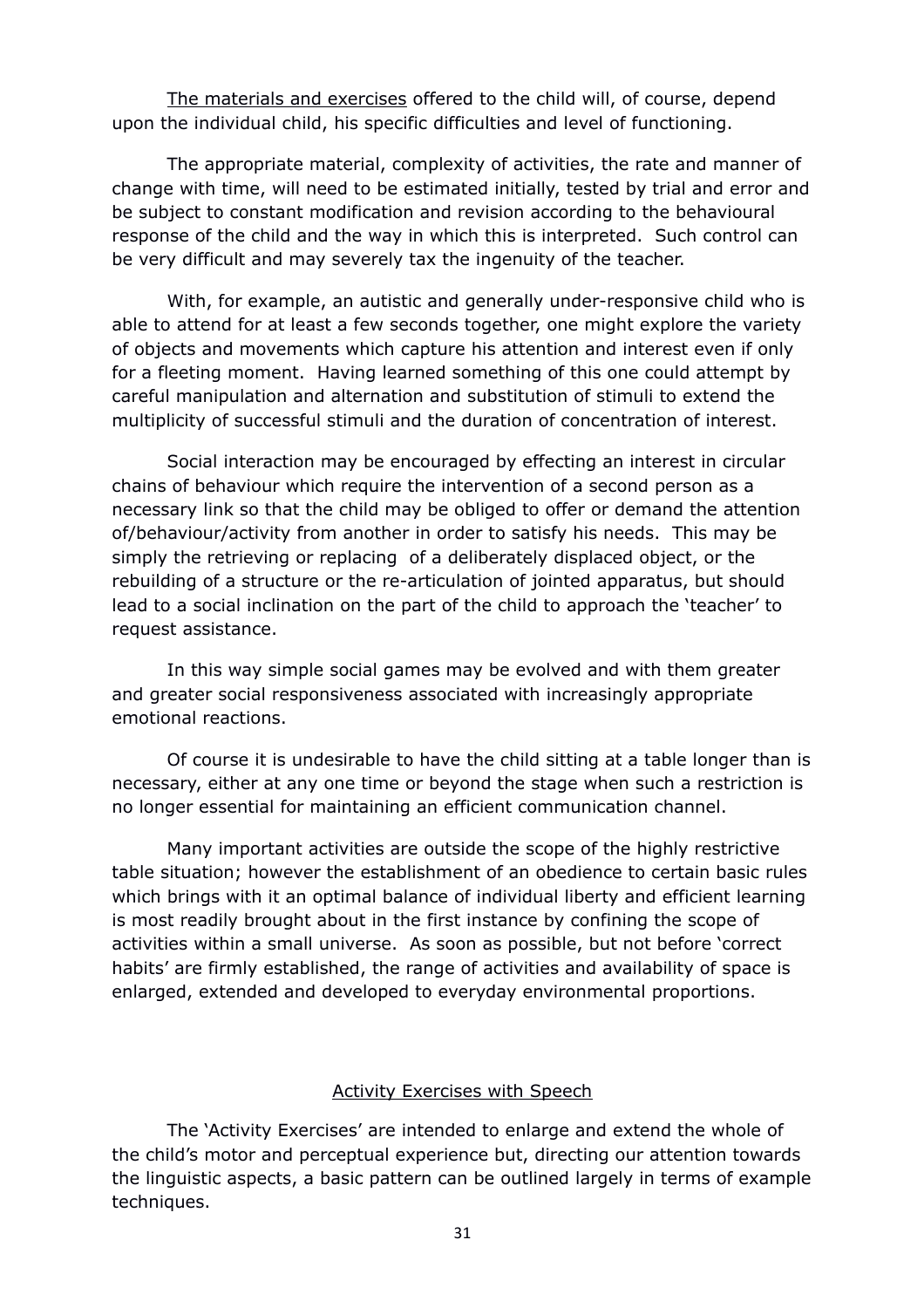It may well be thought at first sight that, aside from the modified position of the speech source and the avoidance of unnecessary amplification, there is little difference between the methods suggested here and many in common use. This, in many ways, is probably so; however, it is this seemingly small difference which I contend to be of singular importance in the treatment of dysgnosic children.

It is not simply that speech needs to be used as an integral part of a child's daily life activities and not as an isolated skill, but that early language is activity based and has no meaning – no existence even – in the early stages without its being directly and immediately tied to the child's activity.

In the simplest activity exercises no apparatus is required other than can be held in the hands but once more complex manipulations and perceptual discriminations are involved, a small table and suitable chairs are pretty well essential. (See previous note 'Perceptual Exercising in the Remote or Distractable Child').

The sorts of activities which can be used may, of course, be invented on the spot to suit the child and the occasion.

That an action is required as a response to speech may be demonstrated first by following the command by the passive activity (passive, that is, from the child's point of view), then repeating the command in a modified or indicative form signifying accomplishment perhaps by actively demonstrating the results of the activity response e.g. "Let's put the brick on the table" or "We'll put baby's shoe on" – operation – "There we've put his shoe on," etc., etc.

Each speech function can be clearly demonstrated by carrying out the activity type required.

A little formula (using close contact, a short highly polarised communication channel, structured passive displacements leading to active movement, visual and auditory stimulation from the materials, together with 'emotionally charged' speech and other 'show' from the teacher) which I find very effective on some children can be illustrated as follows:

### Early Stages:

Close social contact is gained with the child through active movement, accompanied by simple conversational level speech of the sort – "Come along, let's have a game".

Taking the child's hands in one's own and enclosing a coloured brick in each, bring these together in a series (five is a good number to choose) of rhythmic taps, accompanying each tap with a vocalisation – e.g. "bang – bang – bang – bang – bang".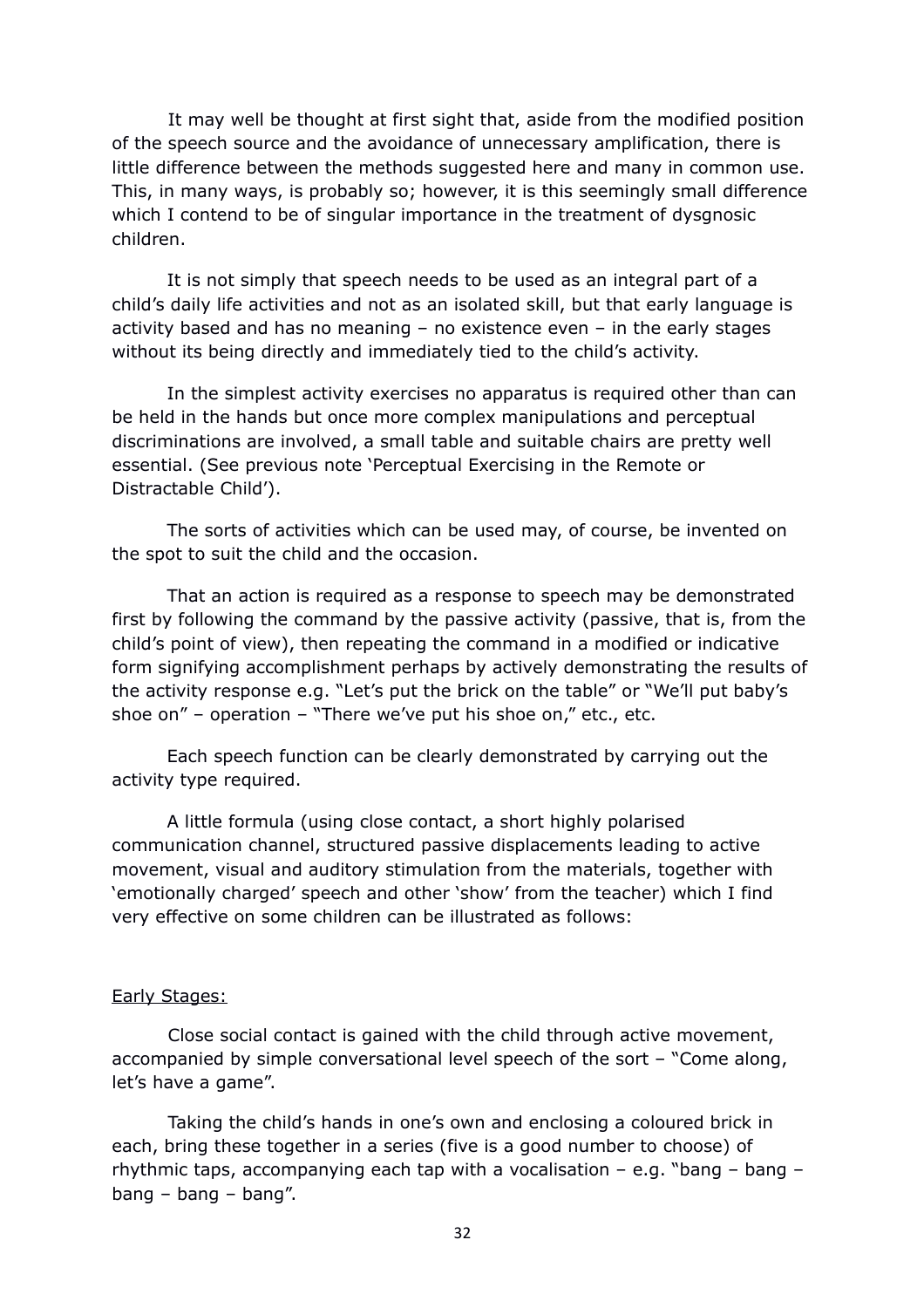Having by this manoeuvre brought a smile to the child's lips or better still a giggle or a laugh or a show-off look towards mother, etc., now add to the speech something of the order "Come on – let's do that again."

Then begins the simple speech pattern which might take the form: "Ready" – (slight hesitation) – "Go! Bang – bang – bang – bang."

This is repeated several times or until the laugh is not quite so great signifying need for a change of interest.

Then – "Let's have a different game". For example – Dispense with the bricks. Take the child's empty hands in teacher's and "Sawing! Ready? (Pause) Go! Saw – saw – saw – saw – saw – saw," accompanied by reciprocal and alternating sawing movements with the hands and arms.

This might lead to "twisting" or some other word-activity where full onomatopoeic relevance can be given to the words. The long-drawn-out, replete with glottal plosion and grunt!

One game which always goes down well if the child has reached this stage is "Push-pull" using two interlocking plastic bricks or beads.

Here, after some alerting or trigger phrase the bricks held within the child's hands are pushed together accompanied by "P-u-s-h" and culminating in a click when the nipple of one brick enters the hole of the other.

Then, "Now let's pull. P-u-l-l" said together with all the counterfeited show of effort which can be mustered until, after a brief manufactured delay, the bricks separate with a "plop".

They should be disengaged fairly readily but make a loud noise when they part, for quite soon the child will do his own pulling but may continue to require help with the more complicated task of rearticulation for a while.

He will then pull together with the 'teacher's' sympathetic grunting vocal accompaniment but offer the bricks for rearticulation after a brief person attempt.

I have often found this gesture to be the first social overture from a primarily autistic child just emerging from his remote and insular condition.

From this one can go on, at the appropriate stage, to undressing and dressing, feeding, bathing and bedding a doll, which can be extended to the child's own self-help skills, with one or two reservations, to 'posting' solid shapes, completing a form board, building, taking out and replacing inserts in a simple picture jig-saw, play with model farm, doll's house furniture, recreation ground, zoo situations, etc.

Positional relationships are realised in active terms via various routes and between a variety of different objects.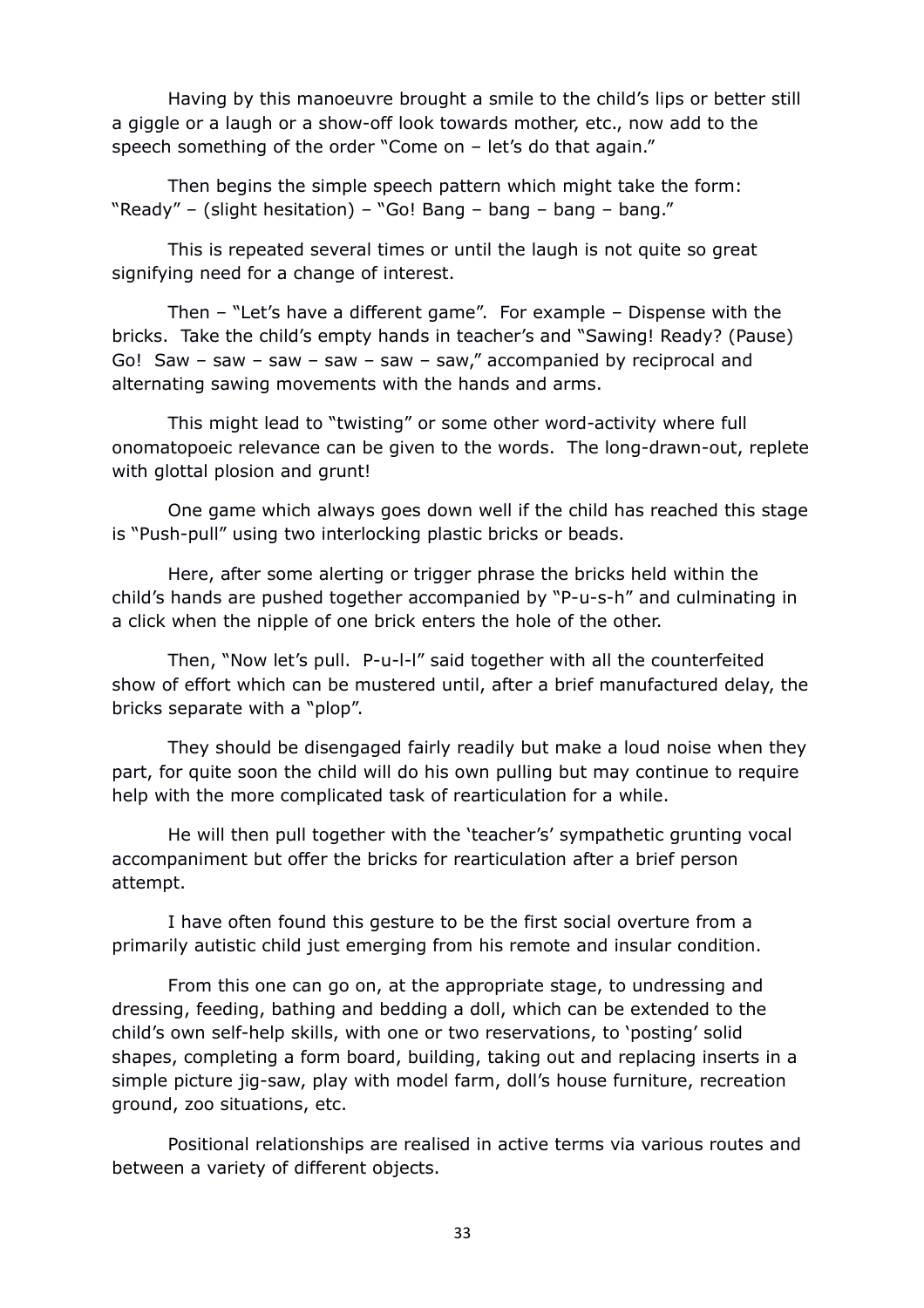For example, "We'll put the car right over there" may be accompanied by extended reaching and the slight effort of rising forward to place the object at a distance. It can be recovered after a short time interval being preceded by a form such as "Where is that car?" and a questioning bodily attitude, if necessary a momentary pause, to allow child to respond by reaching, fixating the car, assuming a searching, enquiring or expectant attitude depending on his stage of development – "Oh there it is ... there's the car over there ..... you bring the car back."

In a similar way, "Let's put the cow under your chair ......... (action) ....... and put the key under your chair .... (action) ... and put the glove under your chair .... (action) .... etc .... Now just look at all those things under your chair .... (accompanied by elaborated bending and peering under the chair) ...... you bring them out again .... and put them on the table .... (enumerating etc. if appropriate)".

Again: "Make the car go through the ..… "You make the dog hide behind the .... Climb over .... jump over ..... go round behind ........ round and round ...... crawl under ....... slide it under ....... fall off ...... push it off ...... lift it up ...... climb up ....... jump up ....... jump down ....... go between ........ put \_\_\_\_\_\_ between ....... squeeze the \_\_\_\_\_\_\_ between ........ put the \_\_\_\_\_\_\_\_ in the ........ drop the  $\qquad \qquad$  in the .......... right down to the bottom ........ look under ........ look behind ........ look down ......... look through ........ look in ........ look round ........ etc., etc.

For example the activity phrases "Pick the \_\_\_\_\_\_\_\_\_ up", "Put it (or the  $\Box$ ) in the  $\Box$ , "Turn it over", "Turn it round", etc., can be readily introduced by the method of anticipation, making use of the child's obsessional tendencies, as soon as he reaches the stage of spontaneously rectifying a disorientated play object. Using for example, 'Rowing eight with cox', the 'little men' may be fed to the child one by one from various directions with the injunction to 'put this one in the boat', spoken from continually varying positions to either side or behind or above the child's head, and accompanied by adequate vocal and haptic expression of approval for success.

Once this activity is in happy train it becomes possible, whilst offering a 'little man' from one side, to surreptitiously slip another into the boat but in an inverted position. The injunction "You turn that one over" is timed from the moment the child is observed to become aware of the anomaly and seems about to redress the situation. If necessary, of course, his attention can be drawn to the upside-down man.

Slightly later using a form-board or picture inset board the child can be induced to reorientate in one plane or reverse a purposely misplaced piece before fitting it into its recess.

"There's another one ..... (or) Here's the dog ..... you turn it over" or "turn it round ..... that's right turn it round ..... and push it in", etc., introducing